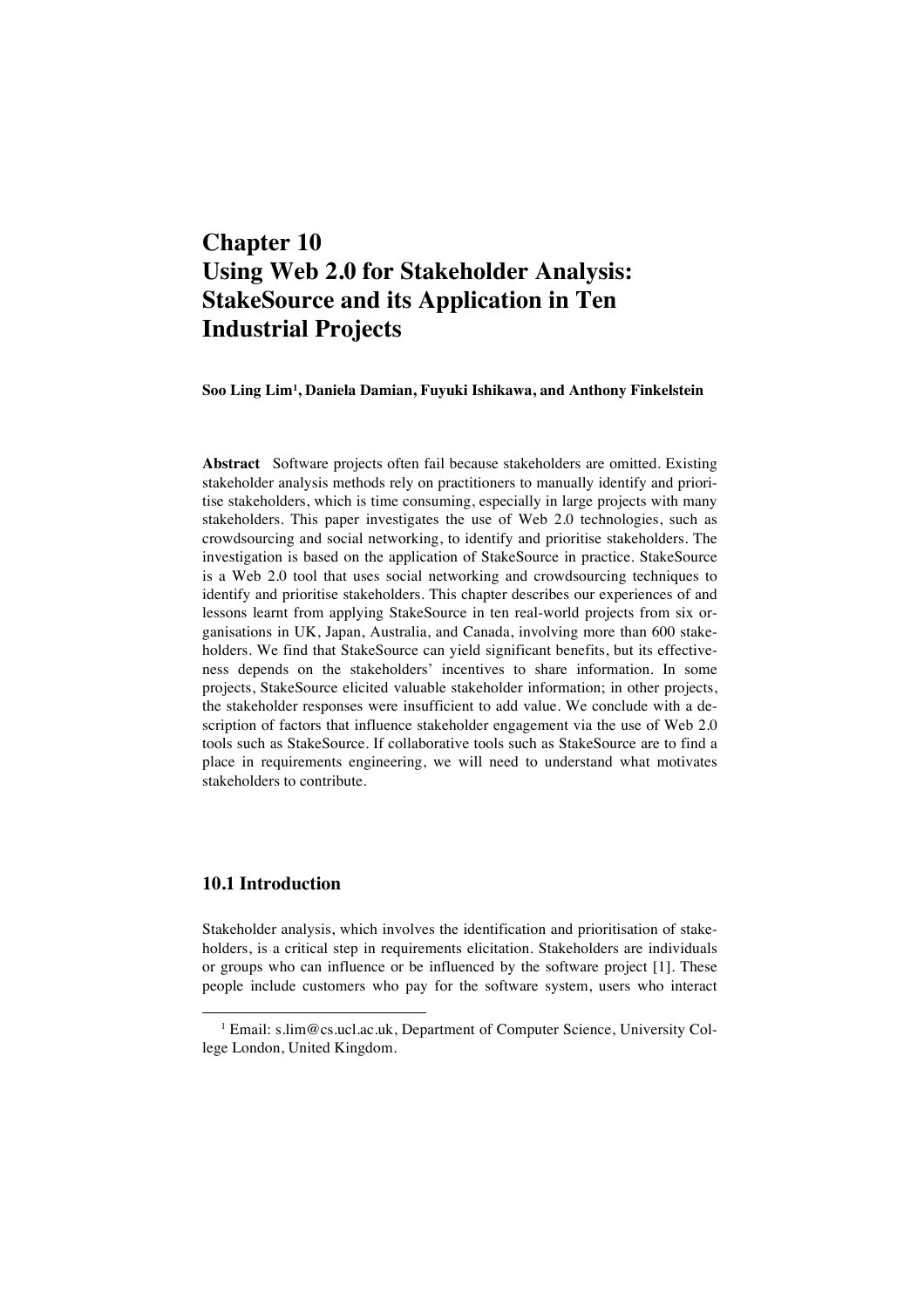with the system to get their work done, developers who build and maintain the system, and legislators who impose rules on the development and operation of the system [1, 2]. These people have diverse backgrounds, expertise, interests, and personal goals [3]. Projects with higher stakeholder engagement tend to have higher success [4-6], but omitting stakeholders is a common problem in software development [7]. As stakeholders are the source of requirements, they have to be identified before requirements can be elicited [1, 8]. As a result, missing stakeholders gives rise to missing requirements, causing projects to fail [9, 10].

This work investigates the application of Web 2.0 technologies for stakeholder analysis using StakeSource, a Web 2.0 stakeholder analysis tool developed in previous work [11]. StakeSource uses several Web 2.0 technologies including crowdsourcing, social networking, and tagging, and aims at engaging a large set of stakeholders [11]. StakeSource elicits information about other stakeholders from the stakeholders without requiring the practitioner<sup>2</sup> to be present [11]. Then, it builds a social network of stakeholders, and prioritises the stakeholders using the elicited information. The stakeholders can provide information anytime and anywhere, and the information they provide can reduce missing requirements and improve the quality of the elicited requirements [9, 10]. As such, StakeSource has the potential to effectively manage stakeholder information in projects with a large number of stakeholders, even when the stakeholders are in different locations [12- 14]. In addition, it is one of the first Web 2.0 requirements elicitation tool to be widely available to practitioners, providing valuable data for our study. It is anticipated that Web 2.0 technologies will be increasingly used in requirements elicitation, and thus empirical studies of such tools in real-projects are needed to assess their viability [15].

In this chapter we describe the application of StakeSource in 10 real-world projects. These projects are based in 6 organisations in United Kingdom, Japan, Australia, and Canada, involving more than 600 stakeholders. The number of stakeholders per project range from 10 to more than 200. The effectiveness of StakeSource in engaging with stakeholders is investigated in terms of response rate, timing of response, quantity and quality of the response. The practitioners and stakeholders are interviewed, and data is analysed to reveal the factors that influence stakeholder engagement using StakeSource.

The evaluation of StakeSource in real projects is a significant contribution to software engineering research. Web 2.0 applications are difficult to evaluate due to their collaborative nature [16]. Despite the widespread use of Web 2.0 in software development, there are few empirical studies to investigate the adoption and implications of their use [15]. Our lessons learnt and experiences can benefit practitioners and researchers by highlighting the benefits and limitations associated with using Web 2.0 technologies to support software engineering activities [15].

<sup>&</sup>lt;sup>2</sup> In this chapter, practitioners refer to the requirements engineers, project managers, system analysts, business analysts or developers who are responsible for stakeholder analysis in their projects.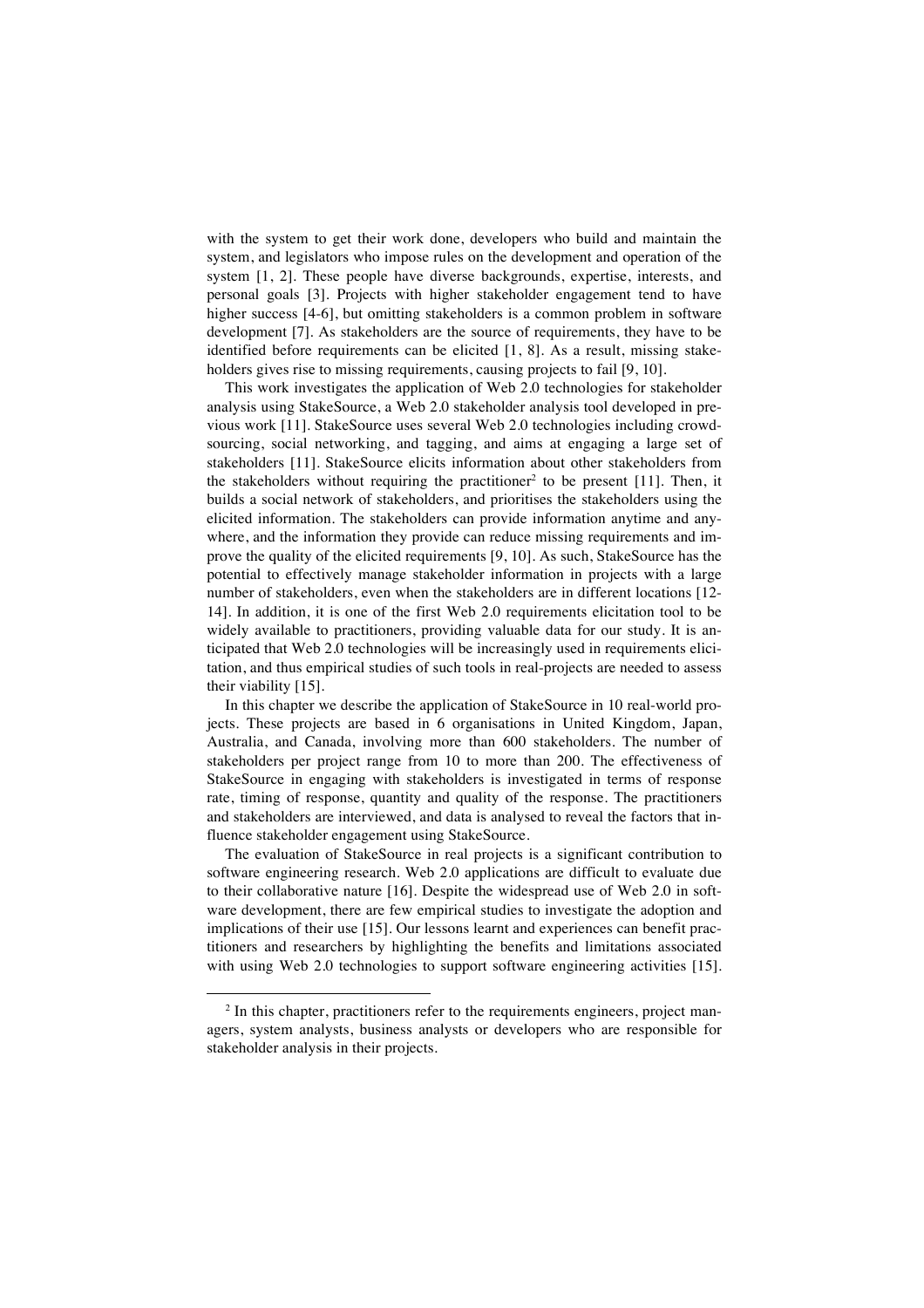For example, in StakeSource, the use of Web 2.0 technologies enables stakeholders to provide information without the presence of the practitioner. Nevertheless, the participation of many stakeholders, such as users and legislators, is largely voluntary. Stakeholders with low incentives may not respond, fail to provide a timely response, or provide a low quality response [17].

The rest of the paper is organised as follows. Section 10.2 describes existing stakeholder analysis methods and tools. Section 10.3 describes StakeSource and Section 10.4 introduces the projects and our methodology. Section 10.5 describes our experiences and lessons learnt, Section 10.6 discusses threats to validity and Section 10.7 concludes.

## **10.2 Background**

Existing stakeholder analysis methods rely on the practitioners to manually identify stakeholders. For example, in the *semi-structured approaches* that form the basis of existing practices, the practitioner manually identifies stakeholders by considering broad stakeholder categories, such as stakeholders who interact directly with the system and stakeholders who have interests in the project [7]. In the *interview method* proposed by Pouloudi and Whitley [18], the practitioner manually identifies generic stakeholder roles and stakeholders, then interviews each stakeholder to learn about other stakeholders or stakeholder roles, and repeats the interviews for each newly identified stakeholders. In the *search method* proposed by Sharp et al. [2], the practitioner manually identifies initial stakeholders from project documentation or interviews. Then for each stakeholder, the practitioner identifies other stakeholders who interact with the stakeholder, and repeats this process for each newly identified stakeholders.

Traditional stakeholder analysis tools hold and process the data provided by the practitioners, but provide little support in the actual identification and prioritisation of stakeholders. The practitioners manually elicit information from the stakeholders via face-to-face meetings, workshops or focus groups, and then populate the information in the tools [1, 7, 19]. The main purpose of the tools is to hold information. Except for the project team and possibly the key clients, few stakeholders interact directly with these tools. For example, in Stakeholder Analysis Matrix<sup>3</sup>, the practitioner manually compiles a list of stakeholders and plots them against two variables on a matrix, such as power and interest, or importance and influence. The Onion Model developed by Alexander [8] and the Volere Stakeholder Analysis Template developed by Alexander and Robertson [20] consist of a set of generic stakeholder roles. The practitioner refers to the generic roles to manually derive specific roles for the project. Stakeholder Circle<sup>4</sup> is a software

 <sup>3</sup> http://www.mindtools.com/pages/article/newPPM\_07.htm

<sup>4</sup> http://www.stakeholder-management.com/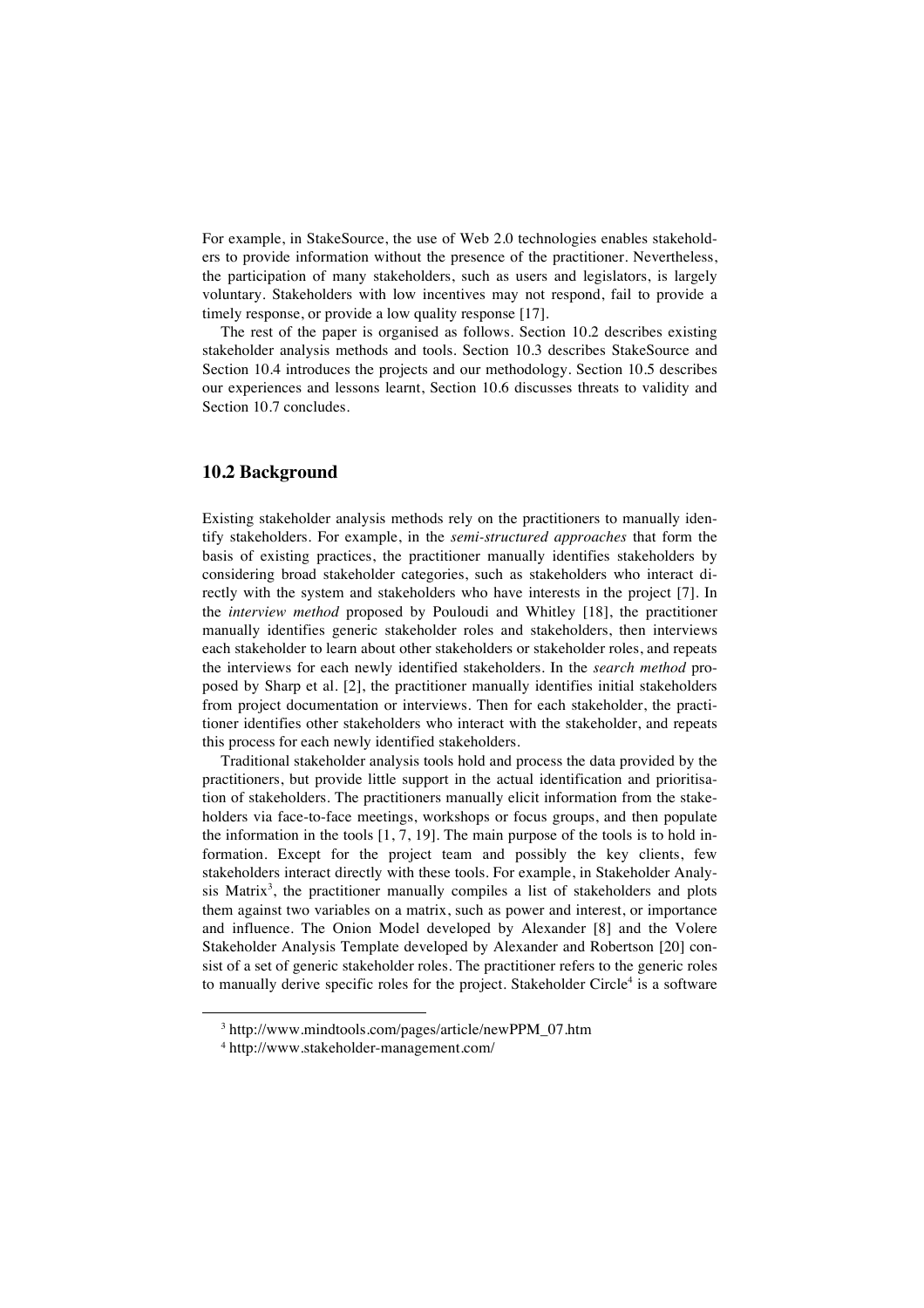package that enables practitioner to enter the stakeholders' information after they have been manually identified, and the tool generates reports based on the information provided.

Software projects are becoming more global and involving more stakeholders. As a result, Web 2.0 tools are increasingly used to augment existing development tools, with the aim to support collaboration and increase awareness among stakeholders. Using Web 2.0 tools, emerging forms of software development, such as distributed development, can benefit from access to a large pool of stakeholders [15]. In our previous work, we have developed StakeNet, a method that uses social networks for stakeholder analysis in large projects [9, 10]. In StakeNet, the practitioner prepares an initial list of stakeholders. Then the practitioner manually identifies stakeholders by asking the initial stakeholders to recommend other stakeholders, builds a social network of stakeholders from the recommendations, and prioritises the stakeholders using social network measures. StakeNet was applied in a substantial real-world project, and shown to identify a comprehensive set of stakeholders and prioritise them accurately [9, 10]. Nevertheless, the method is time consuming. The practitioner has to approach each stakeholder to elicit recommendations, convert the recommendations into the appropriate format for the social network measures, compute the stakeholders' priorities using social network measures, and convert the output from the social network measures into a prioritised list of stakeholders [9]. Changes to the recommendations (additions, modifications, removal) require the practitioner to repeat the process [9]. In the previous application of StakeNet [10], more than 150 person hours was spent manually eliciting and processing the recommendations from 68 stakeholders.

## **10.3 StakeSource**

StakeSource is a Web 2.0 tool developed to automate the StakeNet method [9, 11]. To use StakeSource, the practitioner provides StakeSource with the initial stakeholders. StakeSource automatically contacts the stakeholders and asks them to recommend other stakeholders via a web interface. Then, StakeSource converts the recommendations into the appropriate format, applies the social network measures, visualises the network of stakeholders, and produces a prioritised list of stakeholders. The remainder of this section describes the features of StakeSource<sup>5</sup>.

StakeSource is a web-based application. The practitioners access StakeSource via a web interface and create their project by entering project details such as name, description, and scope definition. They also provide an initial set of stakeholders from the categories of users, developers, legislators, and decision-makers. Each stakeholder in this initial list has the following information: name, the role in

 <sup>5</sup> StakeSource tool demo is available at http://vimeo.com/18250588. For further details about StakeSource, refer to the previous work [9, 11].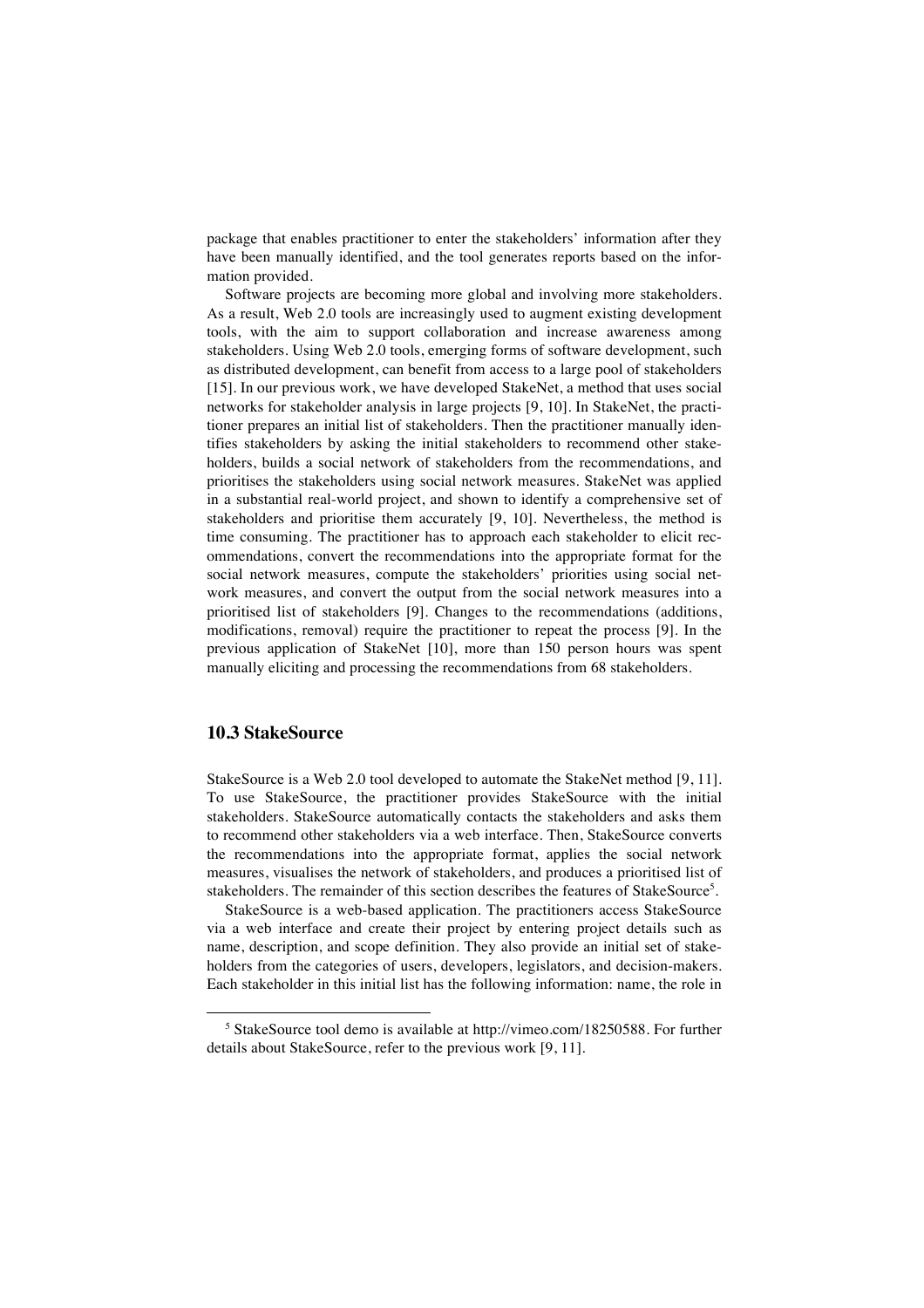the project, and email address. The practitioners can also customise the email template that StakeSource uses to contact stakeholders.

StakeSource contacts the initial stakeholders via email. The email provides a link that brings the stakeholders to the web-based form that enables them to recommend other stakeholders (Fig. 10.1). The recommendation form consists of the project name and scope description as provided by the practitioners. Each recommendation consists of the stakeholder's name, their role in the project, their influence in the project (from Low to High), and their email address. If a stakeholder is aware of a role but is not aware of the individual stakeholders, he can recommend only the role. Stakeholders can also comment on the stakeholders they recommend. Public comments can be viewed by anyone who can access the stakeholder analysis user interface; private comments are only available to the practitioners.

Each time a new stakeholder is identified, StakeSource contacts the stakeholder to invite them to recommend other stakeholders. This technique is also known as the snowballing technique [21], where the set of stakeholders build up like a snowball rolled down a hill. People who are recommended may be "nonstakeholders" or stakeholders who lack time or interest to be involved in the project. StakeSource provides an option for these people to unsubscribe from the project, and nominate other stakeholders.



**Fig. 10.1. StakeSource web-based recommendation form.**

Save

Add new row

Once the recommendations are collected from the stakeholders, StakeSource provides the following support for stakeholder analysis via a web interface. This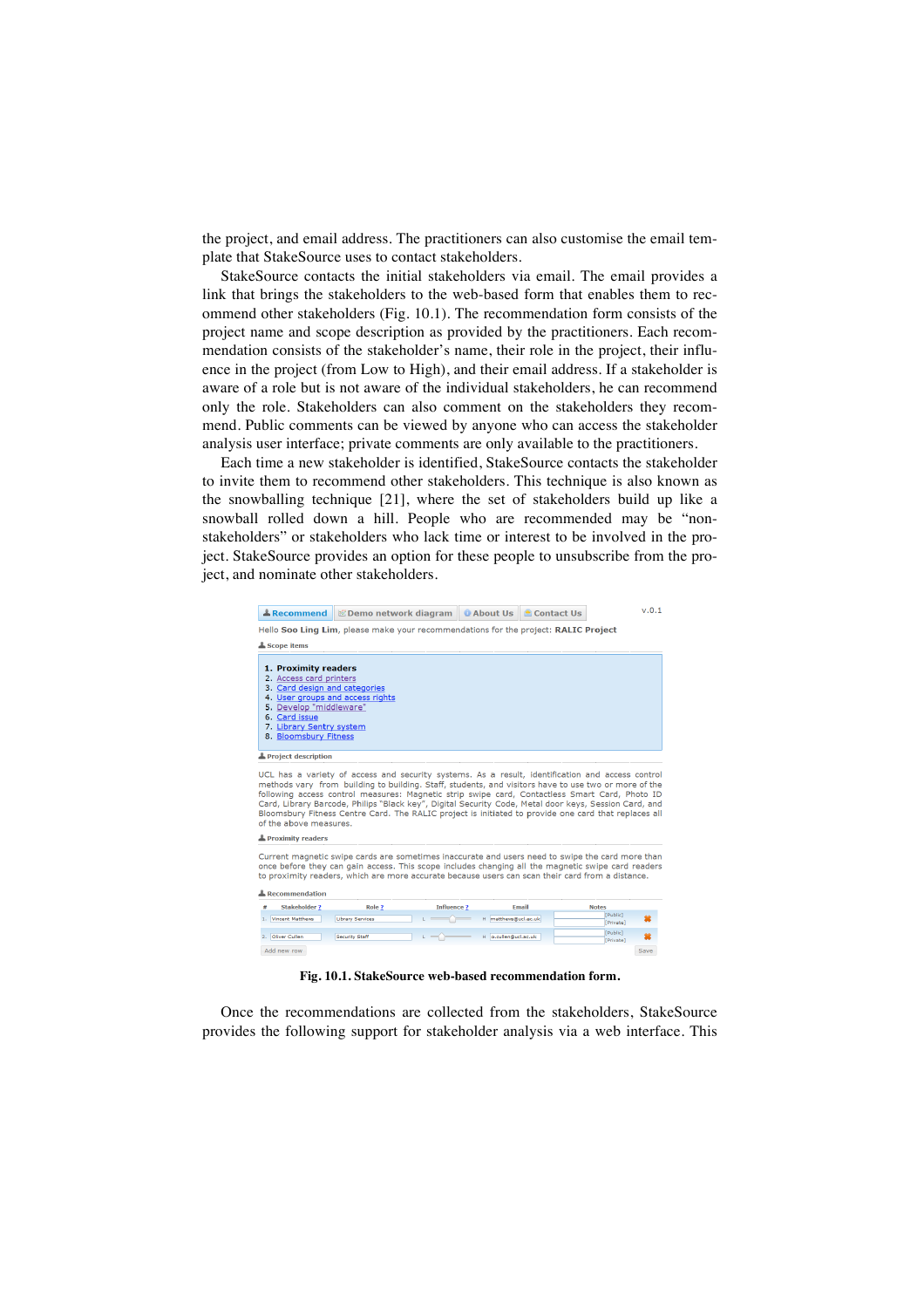interface is accessible to the practitioners as well as stakeholders who have made recommendations.

*Feature 1: Identify and prioritise stakeholders***.** StakeSource compiles the initial and recommended stakeholders to form the list of stakeholders in the project. To prioritise stakeholders, StakeSource builds a social network of stakeholders with the stakeholders as nodes, and their recommendations as directed links: *S1* links to *S2* if *S1* believes *S2* to be a stakeholder. Then, it prioritises the stakeholders using various social network measures. For example, in-degree centrality prioritises stakeholders who receive the most recommendations, out-degree centrality prioritises stakeholders who make the most recommendations, and betweenness centrality prioritises stakeholders who are widely recommended by disparate groups of stakeholders [11]. Each time a measure is selected, StakeSource applies the measure and displays the prioritised list of stakeholders and their roles in the stakeholder analysis user interface (Fig. 10.2 Panel A). To improve the accuracy of prioritisation, stakeholders are unaware of existing recommendations when they recommend other stakeholders.



**Fig. 10.2. The three panels (A, B, and C) of the StakeSource web-based user interface (refer to [11] for enlarged figure).**

*Feature 2: Identify stakeholders with potential problems*. StakeSource identifies potential involvement or communication problems a stakeholder may have based on the stakeholder's position on the social network (Fig 10.2 Panel B) [11]. When one of the problems is selected, StakeSource highlights stakeholders in the network who may potentially have the problem during the project. StakeSource provides a slider to change the sensitivity of problem detection. This helps the practitioners to decide the right level of problem detection for the project, which is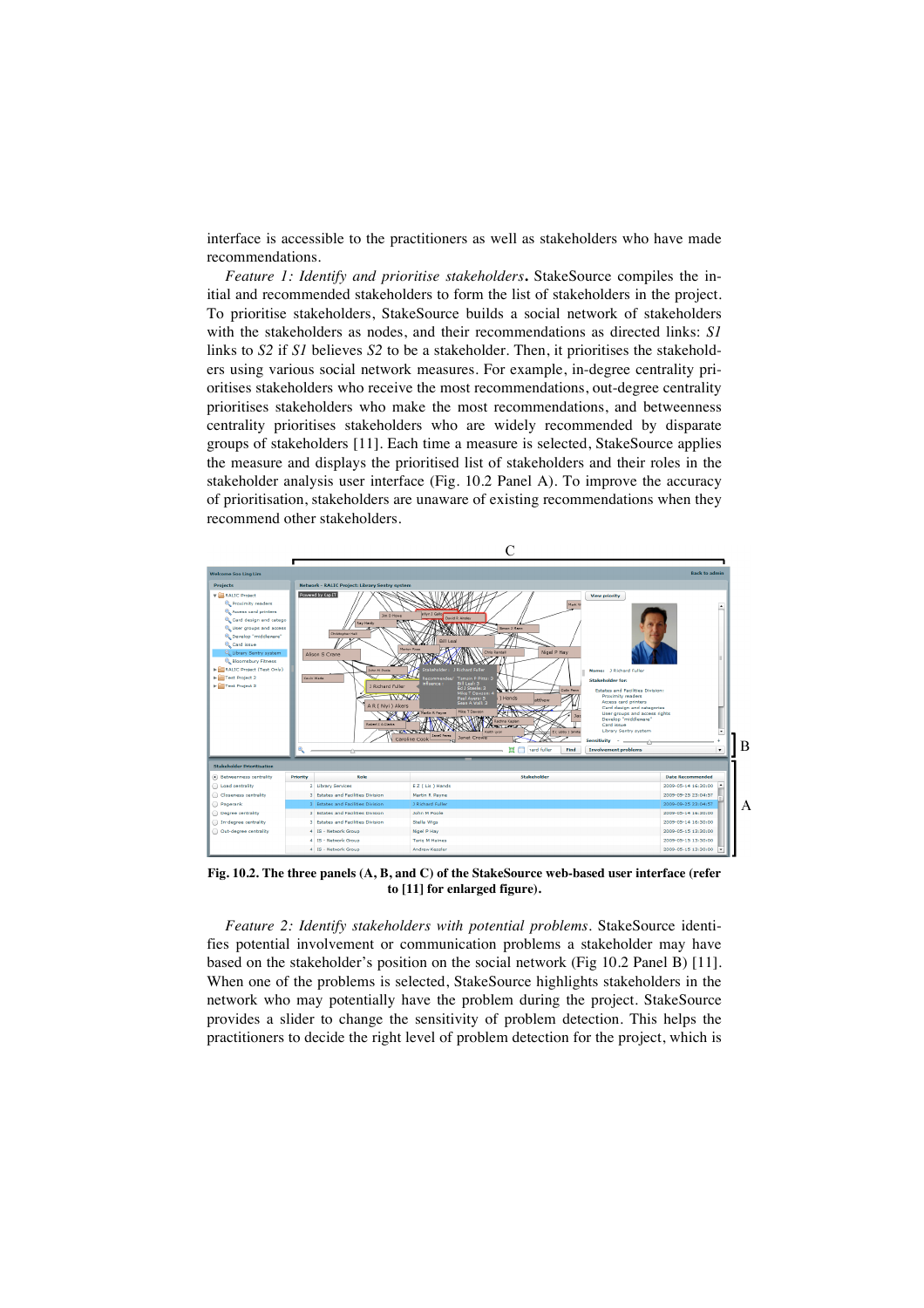a trade-off between the risk of the problem affecting the project and the cost to rectify the problem [11].

*Feature 3: Display stakeholder social network and details*. The stakeholders' recommendations are visualised as a social network (Fig 10.2 Panel C). StakeSource enables practitioners and stakeholders to study a stakeholder's position in the social network, the stakeholder's details, priority, and the stakeholders they recommend. For each stakeholder, StakeSource displays their name, role, photo, the scope items they are recommended for, the stakeholders who recommended them, the stakeholders they recommended, and comments from other stakeholders [11].

## **10.4 Using StakeSource in Practice**

Industrial practitioners were made aware of StakeSource through the demonstration of the tool at seminars and conferences. A StakeSource website (www.stakesource.co.uk) was set up. Practitioners who were interested to use the tool could request an account from the website or contact the authors. The majority of the practitioners who adopted StakeSource did so after the tool was demonstrated to them in seminars. Others adopted StakeSource through word of mouth. For example, two projects used StakeSource after being recommended by higher-level management, and another two projects used it after their colleagues (practitioners or stakeholders) who have used the tool in other projects recommended the tool to them.

#### *10.4.1 Projects*

Table 10.1 summarises the projects included in the study. In addition to the ten real-world projects, a student project was included to investigate the differences between industrial and student projects. These projects have completed their use of StakeSource in the one-year-period after the tool was developed (December 2009 to December 2010). In these projects, the project details were entered, initial stakeholders were provided, and invitation emails were sent to stakeholders. Small projects have about 10 stakeholders; larger projects have more than 70 stakeholder groups and 200 stakeholders. For reasons of privacy, the projects, organisations, practitioners, and stakeholders are annonymised in this paper.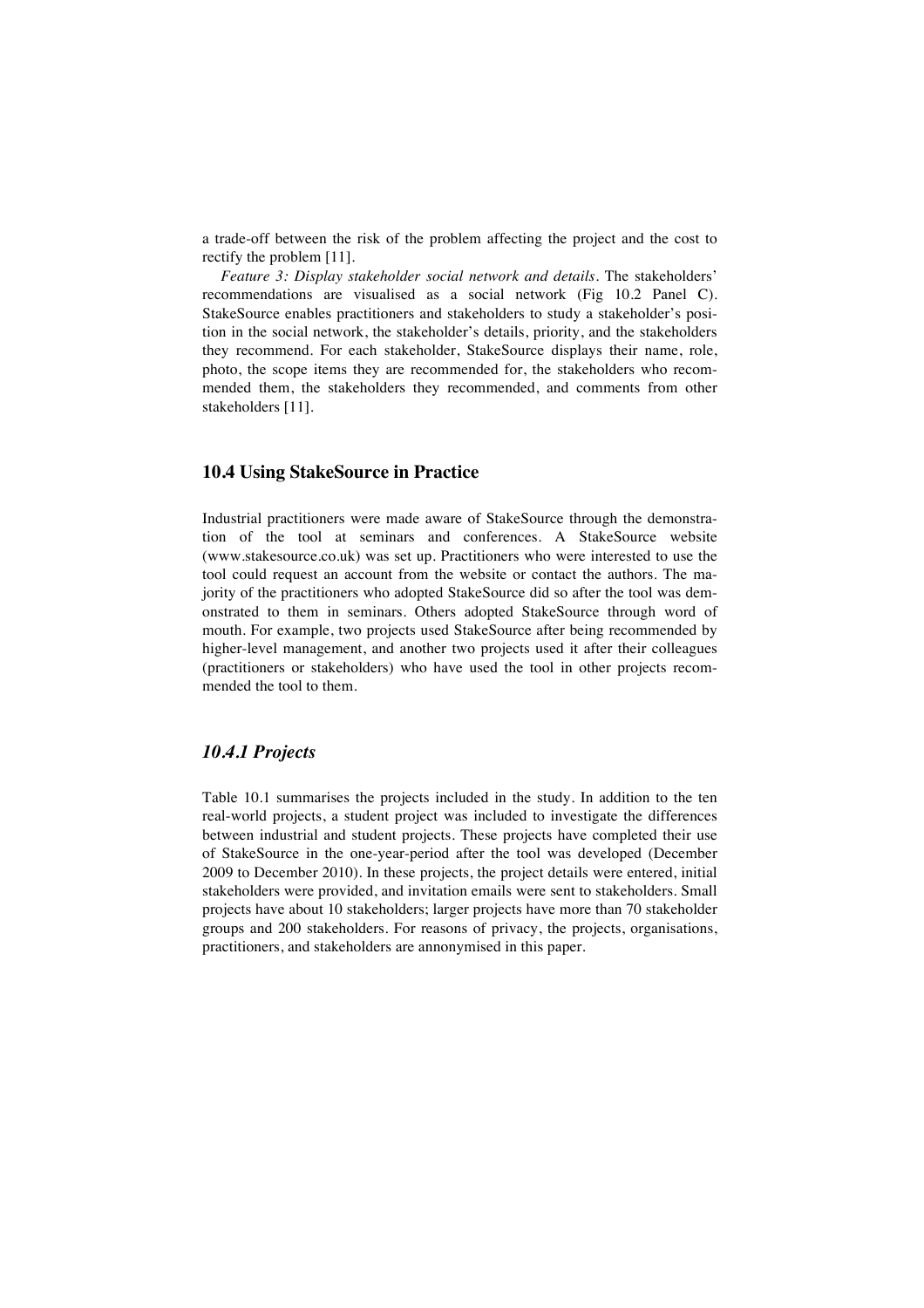| ID              | <b>Short Description</b>                                                                                                                 | <b>Application</b><br>Area | Identifying         | Organisation   | Country   | Size |
|-----------------|------------------------------------------------------------------------------------------------------------------------------------------|----------------------------|---------------------|----------------|-----------|------|
| P <sub>1</sub>  | Develop an enterprise<br>software system                                                                                                 | Software                   | <b>Stakeholders</b> | 01.D1          | UK        | L    |
| P <sub>2</sub>  | Identify experts in<br>health problems in<br>urban environments                                                                          | Non-<br>software           | Experts             | O1.D2          | UK        | S    |
| P <sub>3</sub>  | Same project as P2<br>with random initial<br>stakeholders                                                                                | Non-<br>software           | Experts             | O1.D2          | UK        | S    |
| P <sub>4</sub>  | Examine and improve<br>organisational struc-<br>tures, processes, peo-<br>ple practices, culture<br>and values, and change<br>management | Non-<br>software           | Stakeholders        | 01.D1          | UK        | L    |
| P <sub>5</sub>  | Investigate the ad-<br>equacy of an existing<br>role in the organisation<br>and create a new role<br>if necessary                        | Non-<br>software           | Stakeholders        | O <sub>2</sub> | UK        | M    |
| P <sub>6</sub>  | Identify people who<br>hold information that<br>can help new employ-<br>ees become productive<br>members of the or-<br>ganisation        | Software                   | Experts             | O3             | UK        | S    |
| P7              | Develop an enterprise<br>software system                                                                                                 | Software                   | <b>Stakeholders</b> | O1.D1          | UK        | S    |
| P8              | Develop a cloud com-<br>puting facility                                                                                                  | Software                   | Stakeholders        | O4             | Japan     | М    |
| P <sub>9</sub>  | Identify potential in-<br>vestors and users of an<br>innovative software<br>application                                                  | Software                   | Stakeholders        | O <sub>5</sub> | Australia | S    |
| P <sub>10</sub> | Increase awareness<br>about an existing ac-<br>cess grid system                                                                          | Software                   | Stakeholders        | O6             | Canada    | М    |
| P11             | Develop a Web 2.0<br>System                                                                                                              | Software                   | Stakeholders        | Student        | UK        | S    |

**Table 10.1. Projects (P for Project, O for Organisation, D for Department)**

The project characteristics are summarised as follows.

• Projects P1 to P10 were industrial projects led by practitioners. P11 was a Masters project led by students.

• All projects were conducted in English except for P8. In P8, the project description, and invitation email were worded in Japanese in StakeSource, and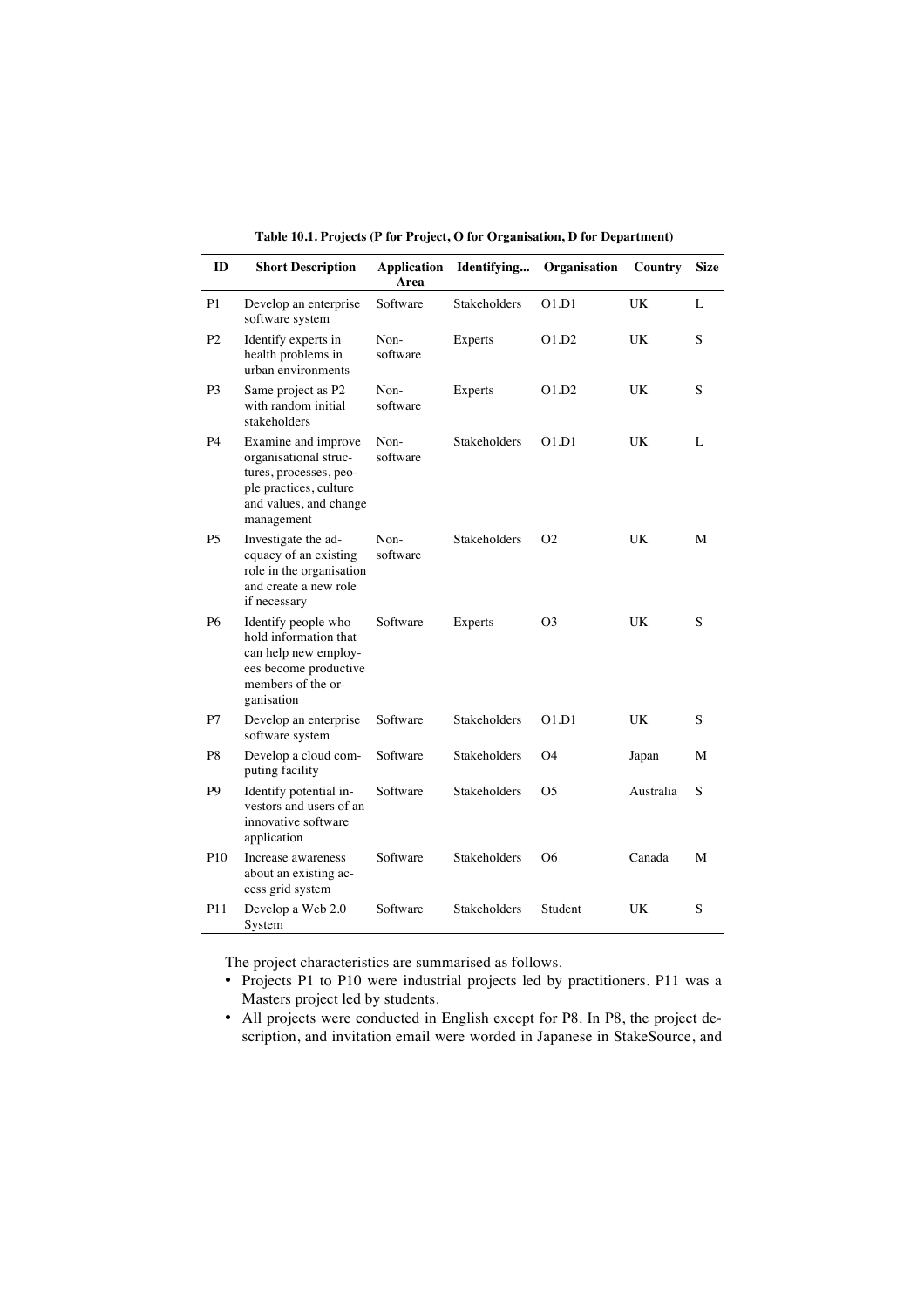stakeholders were able to provide recommendations in either English or Japanese.

- All the projects are software projects except the following. P2, P3, and P4 were policy related projects. P5 was a project to investigate the adequacy of an existing role in the organisation. P8 is a software project but a major part of the project included the design and configuration of hardware devices.
- Most projects used StakeSource to find stakeholders, but P2, P3, and P6 used it to find experts. In these projects, the recommendation form comes with an extra field for the experts to enter their own expertise as tags. These projects were included in our study to investigate if stakeholders are motivated to provide recommendations when it conflicts with their own benefits. In P5 and P8, stakeholders were already identified, StakeSource was used to validate the list of stakeholders and uncover missing stakeholders.
- In all projects, the stakeholders were unaware that their responses were being studied, in order to study their natural response or lack of response. One exception was P8, where the email to the stakeholders stated that the tool was being studied as part of a research project, and the data provided by the stakeholders will be analysed empirically for research purposes and used to improve the software system.
- All projects were set up by the practitioners themselves, except for P11 and P8. P11 was a student project set up by the students; P8 was set up by the second author on behalf of the project manager. In all projects, the first author provided technical support.
- P3 was the same project as P2, but instead of the initial set of stakeholders determined by the practitioner, P3 used the same number of initial stakeholders but randomly selected from the organisation people directory. This project was created to investigate if "non-stakeholders" were equally motivated to engage in the project by recommending stakeholders.
- All the projects were managed by different practitioners, except P2 and P3 (see previous point). P1 and P4 had different project managers but was set up by the same practitioner whose role in both projects was the communications manager.

# *10.4.2 Methodology*

We interviewed the practitioners and stakeholders, and analysed the data captured by StakeSource for each project. A total of 8 practitioners from the real-world projects were interviewed. The practitioner for P6 was unavailable for the interview; P2 and P3 shared the same practitioner. The following questions guided the report of our experiences and lessons learnt:

Q1. Were stakeholders motivated to respond and how timely were their responses?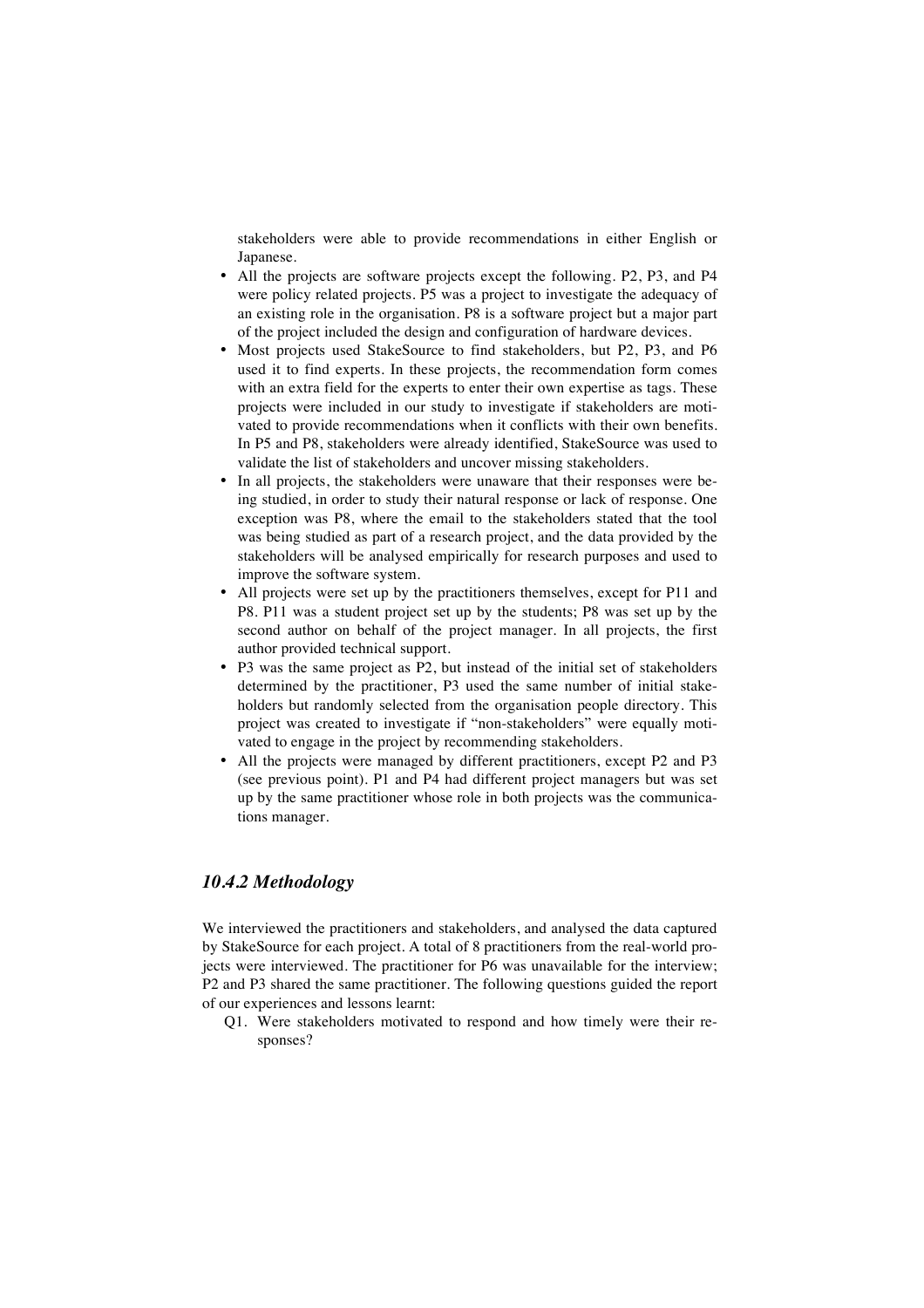Q2. What were the stakeholders' responses?

Q3. How useful were the responses to the project?

Q4. What were the factors that influence the stakeholders' responses?

To analyse the stakeholder data elicited by StakeSource, the StakeSource database was accessed and the following information was extracted for each project.

- Initial stakeholders
- Customised email content
- Reminder email content (if available)
- Stakeholders who responded
- Stakeholders who provided recommendations
- Stakeholders who unsubscribed and rationale behind it (if available)
- Recommendations and date of recommendations
- Public and private notes
- Expertise description (if available)

The practitioners responsible for setting up their projects in StakeSource were invited for a face-to-face interview. The interviews were semi-structured, allowing the questions to be modified and new questions to be brought up depending on their response [22]. Some of the questions include:

- What is your previous experience in using stakeholder analysis tools?
- How were the initial stakeholders identified?
- How useful are the stakeholders identified by StakeSource?
	- o How do you use StakeSource's output?
	- o What is the stakeholders' contribution to the project?
	- o Who should not be on the stakeholder list?
	- o Who are unexpected stakeholders?
- How useful are the descriptions about stakeholders?
- How do you use the tool? Network view? List view?
- What is the progress of the project after the tool is used? Did you contact the stakeholders identified by the tool?
- What do you think about the response rate? Lower than expected, ok, more than expected? Why?
- Which part of the tool is most useful? Which is the least useful? Do you have any suggestions for improving the tool?

For P1, the first author also attended the board meeting where the practitioners reported their use of StakeSource to their directors. In addition, the practitioner for P2 and P3 allowed the stakeholders to be interviewed. In those projects, phone interviews were conducted with stakeholders who did not respond. The questions include:

- Did you receive an email about the project?
- If so, why didn't you respond? Is it because the tool is difficult to use?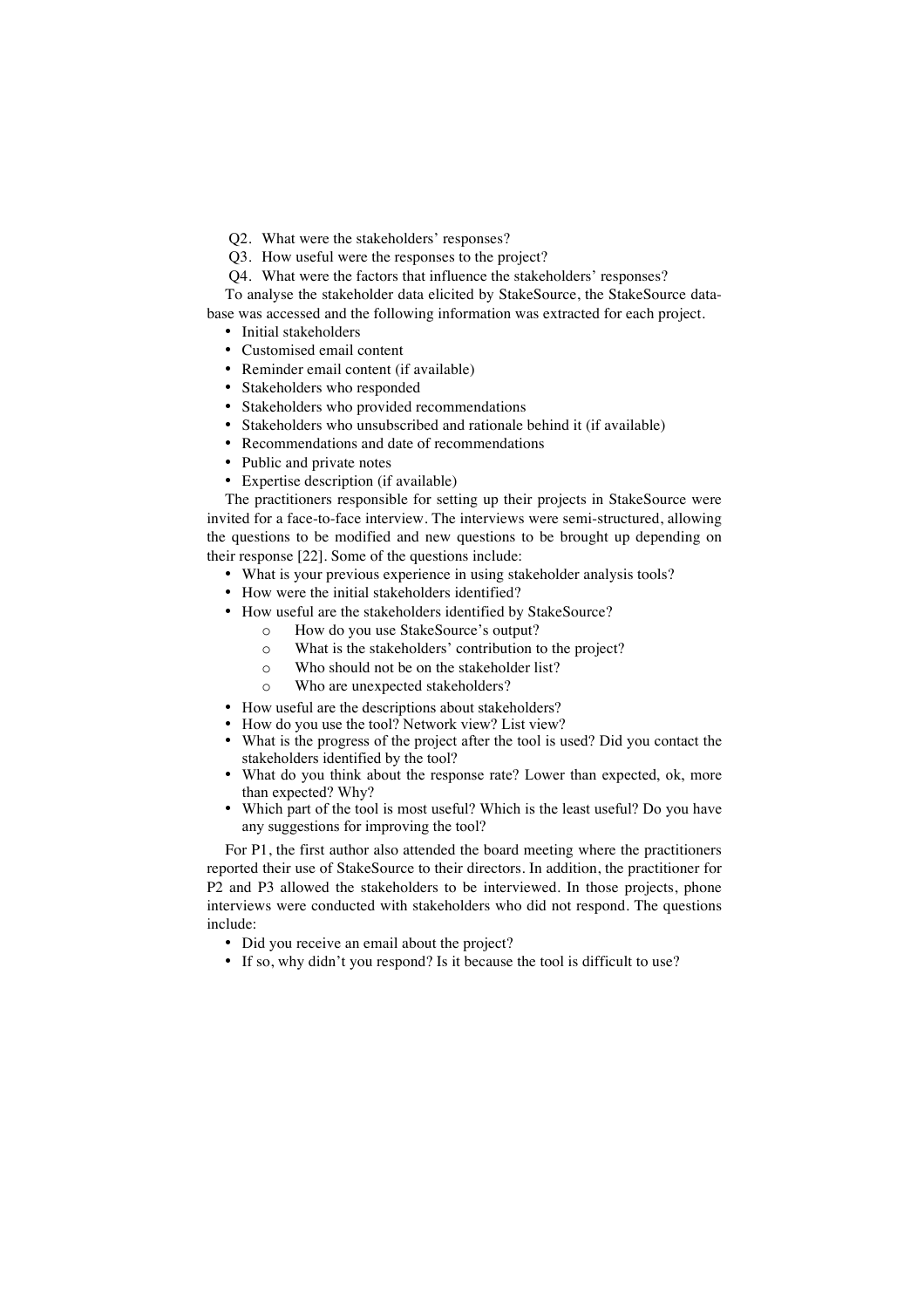#### **10.5 Experiences with StakeSource and Lessons Learnt**

## *10.5.1 Timeliness and Motivation to Respond*

In projects where stakeholders provided recommendations, StakeSource was able to build the social network and produce a prioritised list of stakeholders. However, in some projects, there were little incentives for stakeholders to recommend other stakeholders. In these projects, StakeSource failed to elicit information from the stakeholders.

More than 600 stakeholders were identified, but only about 150 responded, giving an overall response rate of 25%. The response rate for each project was calculated as the number of stakeholders who responded over the total number of stakeholders identified. According to Table 10.2, the response rate for all the projects in this study ranged from 0% to 39%, which was similar to the online survey response rate by Deutskens et al. $<sup>6</sup>$  [23]. The response rate was consistent with the</sup> results from survey research: face-to-face and phone interviews have about 40 percentage points higher response rate than online surveys [24]. This indicates a trade-off between manual and automated approaches for eliciting information from stakeholders. Manual approaches may be more time consuming but are likely to elicit more comprehensive information as compared to web-based approaches.

In this study, only two projects had higher response rate than that of online surveys, i.e., P11 (39%) and P8 (35%). P11 was a student project, and the high response rate may be due to the motivation to do well in their requirements engineering course. In P8, the stakeholders were aware they were being studied, which may have led to a higher response rate. In addition, many of the stakeholders in P8 are researchers or research-oriented students, so they may have been interested to participate in experiments.

Four projects have response rates of less than 10%. Among these projects, P4 and P6 had no response. Nevertheless, P6 started with only 2-3 initial stakeholders, which is the main reason for no responses, as 2-3 stakeholders are too few for an effective snowballing process. The practitioner for P4 reported that the project manager decided against using StakeSource as the use of new technologies might be risky for the project. Nevertheless, the same practitioner continued to use StakeSource for P1 and recommended StakeSource to practitioner of P7. P3 and P10 had a very low response rate of 3%. P3 was the project with a random set of

 <sup>6</sup> In Deutskens et al.'s study of the response rate of online surveys with different configurations (e.g., short vs. long, donation to charity vs. lottery incentive, early vs. late reminder), they found that the response rate ranged from 9.4% to 31.4%.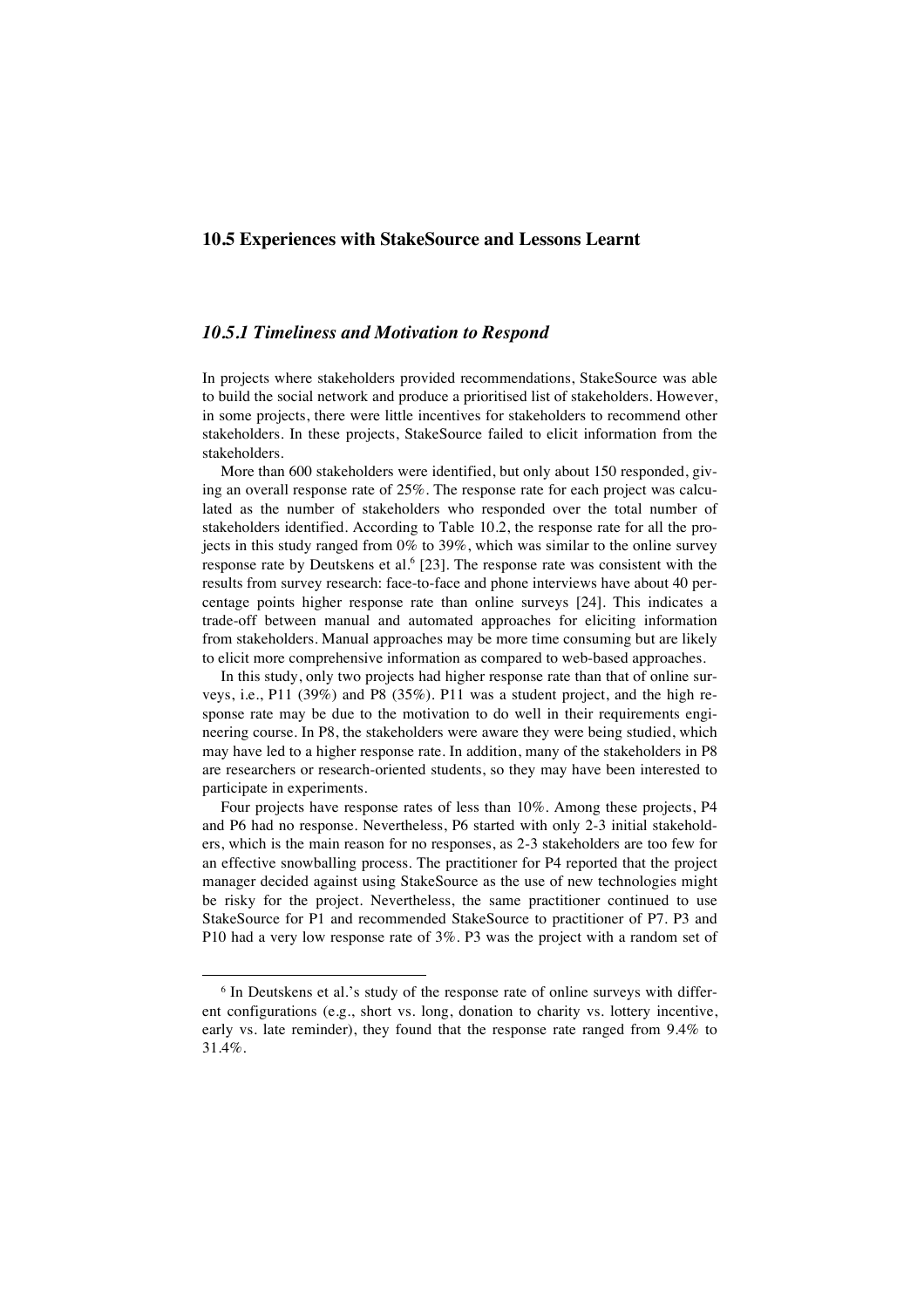initial stakeholders. Interviews with the stakeholders revealed that they ignored or deleted the invitation emails, as it was not relevant to them. The purpose of P10 was to ask existing users of an access grid system to recommend other users of an access grid system. It may be easier for the users to directly ask their collaborators to adopt the access grid system, rather than to recommend them using StakeSource.

In some projects, the stakeholders were already communicating before StakeSource was used. For example, in P9, three out of nine initial stakeholders provided recommendations via email or face-to-face communication before StakeSource was used. As such, StakeSource only managed to engage two other initial stakeholders. Most of the stakeholders who responded did so within the first week receiving the email. For P8, all the stakeholders who responded did so in 2 days, and it also has a very high response rate. Interviews revealed that in P8, employees tend to respond to email within a short timeframe. 10 projects were completed within 2 weeks. Only 1 project was completed in 20 days. The delay was caused by technical issues: the StakeSource server was down and stakeholders were unable to make recommendations. The recommendations restarted when the issue was fixed and an email reminder was sent.

#### *10.5.2 Types of Stakeholder Response*

The responses from stakeholders consisted of recommendations about other stakeholders with optional comments about the stakeholders, and unsubscription with optional rationale for unsubscription. Through the use of StakeSource technologies, the stakeholders were able to voice their opinions early in the project. As a result, the projects uncovered missing stakeholders, negative stakeholders (stakeholders who are unfriendly towards the product being developed), as well as stakeholders who lack time or interest to be involved.

Among the stakeholders who responded, 92% of them provided recommendations, and the average number of recommendations ranges between 1 and 7 (Table 10.2). In the majority of the projects, the stakeholders were able to identify other stakeholders that the practitioners were unaware of. The number of new stakeholders identified also depends on the initial list. For P2, only a few new stakeholders were identified. However, this was because the project manager had used an open call to find the initial stakeholders by sending emails to mailing lists.

 Most recommendations were valid. Errors were caused by misunderstanding, rather than by malicious intent. For example, a stakeholder entered the stakeholder's surname rather than their role in the Role field for all her recommendations. A few emails bounced (Table 10.2) due to the stakeholders entering incorrect email addresses. Some stakeholders wrote in the public notes field the phrase "visible to everyone," as they misunderstood that doing so would make their recommendations public.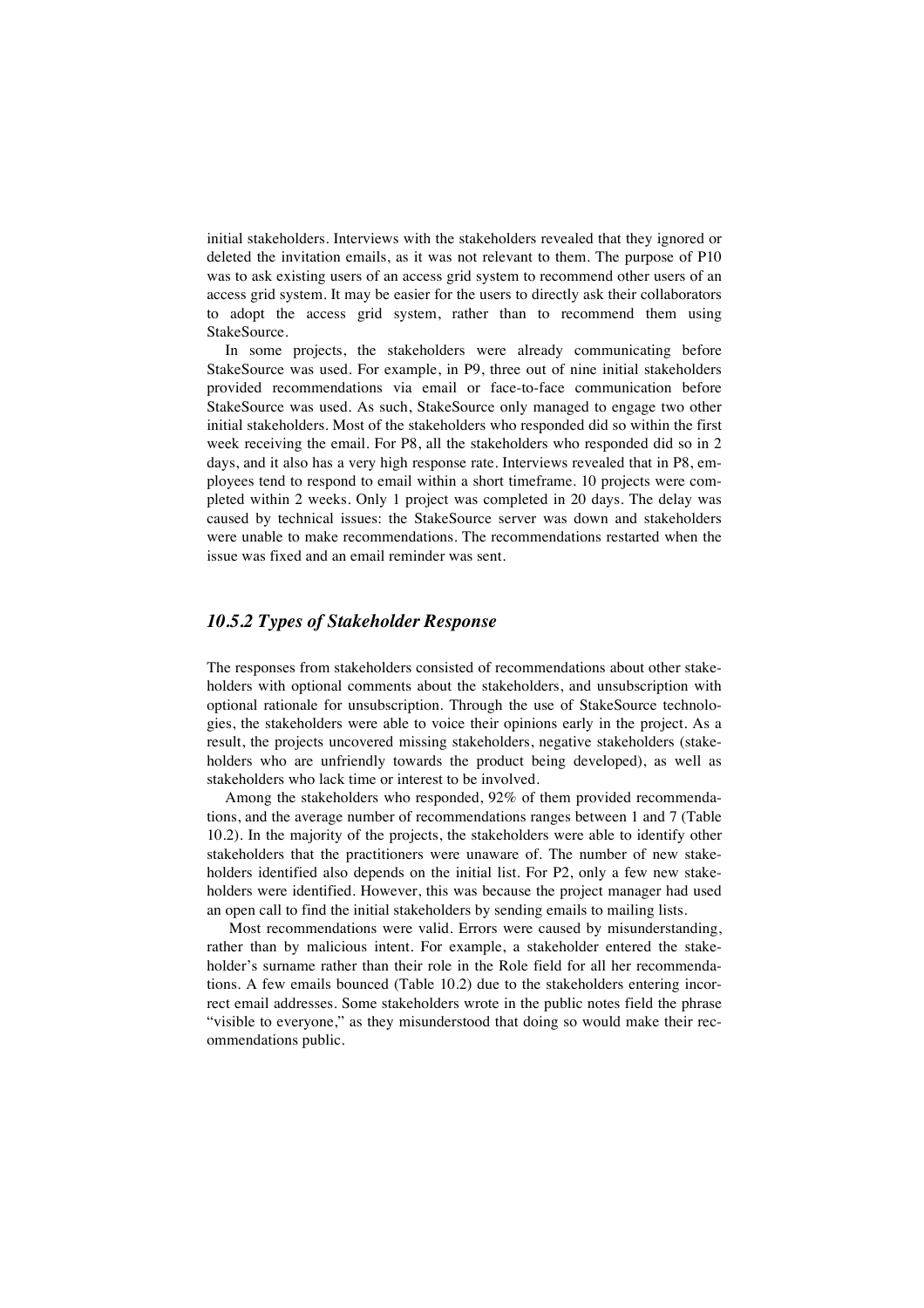|                                                                                                     | <b>P1</b> | P <sub>2</sub> | <b>P3</b>      | $P4^{\wedge}$ | <b>P5</b> | $P6*$          | P7       | P8       | P <sub>9</sub> | <b>P10</b>   | <b>P11</b>    |
|-----------------------------------------------------------------------------------------------------|-----------|----------------|----------------|---------------|-----------|----------------|----------|----------|----------------|--------------|---------------|
| No. of initial stakeholders                                                                         | 64        | 30             | 30             | 3             | 13        | 2              | 32       | 12       | 9              | 30           | 6             |
| Total no. of stakeholders identified <sup>o</sup>                                                   | 193       | 39             | 31             | 3             | 35        | $\overline{2}$ | 81       | 24       | 11             | 31           | 14            |
| No. of stakeholders who responded                                                                   | 37        | 25             | 6              | $\mathbf{0}$  | 10        | $\theta$       | 20       | 8        | $\overline{c}$ |              | $\mathcal{I}$ |
| No. of stakeholders who made recommendations                                                        | 32        | 10             |                | $\theta$      | 10        | $\mathbf{0}$   | 20       | 8        | $\overline{2}$ |              | 7             |
| No. of experts who provided expertise                                                               | N/A       | 22             | 4              | N/A           | N/A       | $\mathbf{0}$   | N/A      | N/A      | N/A            | N/A          | N/A           |
| No. of people unsubscribed                                                                          | 7         | $\theta$       |                | $\theta$      | $\Omega$  | $\theta$       | $\Omega$ | $\theta$ | $\Omega$       | $\theta$     | $\Omega$      |
| Avg. no. of recommendations per stakeholder who<br>recommended                                      | 5.34      | 1.30           | 1.00           | 0.00          | 3.80      | 0.00           | 6.10     | 7.13     | 1.00           |              | 4.71          |
| No. of emails bounced                                                                               | $\Omega$  | $\overline{0}$ | $\mathbf{0}$   | $\mathbf{0}$  |           | $\overline{0}$ | 6        |          | $\overline{0}$ | $\mathbf{0}$ | $\mathbf{0}$  |
| Response rate $(\%)$                                                                                | 19        | 26             | 3              | $\mathbf{0}$  | 29        | $\mathbf{0}$   | 27       | 35       | 18             | 3            | 39            |
| Factor increase in stakeholders (total – initial)/total                                             | 2.02      | 0.30           | 0.03           | 0.00          | 1.69      | 0.00           | 1.53     | 1.00     | 0.22           | 0.03         | 1.33          |
| No. of snowballing rounds (round 1 is initial seed)                                                 | 4         | 3              | 2              |               | 3         |                | 4        | 3        | 2              |              | 3             |
| Responses completed in (days)                                                                       | 15        | 15             | 15             | N/A           | 10        | N/A            | 20       | 2        | 4              | 7            | 4             |
| Did StakeSource identify stakeholders or stake-<br>holder roles that practitioners were unaware of? | Yes       | Yes            | N <sub>o</sub> | N/A           | Yes       | N <sub>o</sub> | Yes      | Yes      | Yes            | Yes          | Yes           |
| Was StakeSource useful to the project?                                                              | Yes       | Not very       | No             | N/A           | Yes       | N/A            | Yes      | Yes      | Yes            | Not very     | Yes           |
| Mentioned using StakeSource in future project?                                                      | Yes       | No             | No             | Yes           | Yes       | N/A            | Yes      | Yes      | Yes            | Yes          | Yes           |
| Recommended StakeSource to other practitioners?                                                     | Yes       | N <sub>o</sub> | No             | Yes           | Yes       | N/A            | No       | No       | Yes            | Yes          | No            |

**Table 10.2. Summary of Data Collected by StakeSource and in Interviews**

^ The project manager decided to stop using StakeSource before the snowballing process started.

\* The practitioner was not interviewed due to unavailability.

º A stakeholder consists of a name and a role; and if the name is not provided, only the role.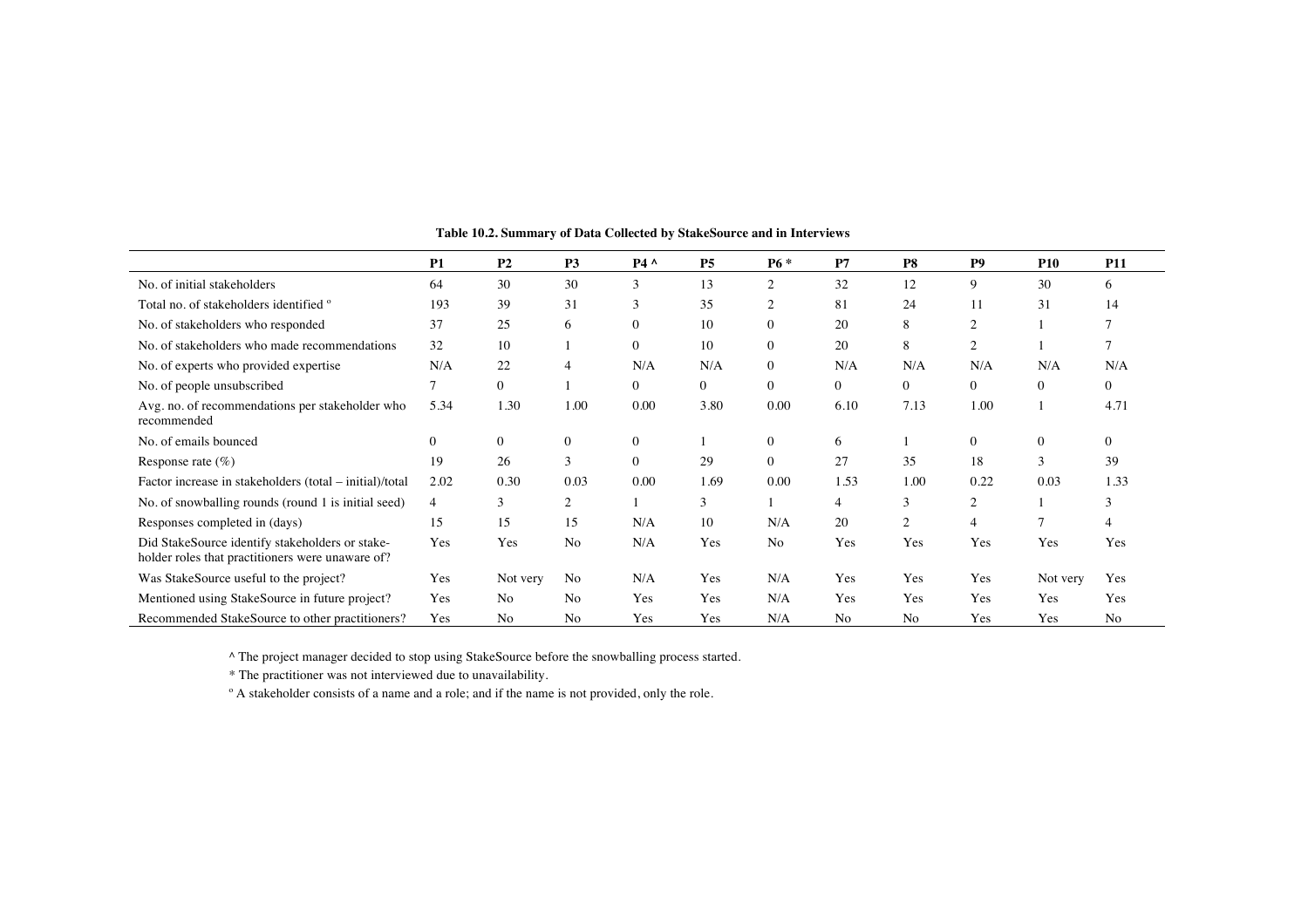Only 8% of the responses were unsubscription. Unsubscription responses were informative, especially when stakeholders provided the reason for unsubscription. These responses uncovered negative stakeholders, and stakeholders who lacked time to be involved in the project. For example, the objective of P1 was to replace the existing paper based system with a software system. A stakeholder unsubscribed to the project with the reason "I find that the 'paper' system as it is, works extremely well. I think that online applications will be more time-consuming than the present system. I feel that I want to avoid anything which suggests sitting at a computer for even longer than I do already." Another stakeholder unsubscribed and provided the reason "Sorry but I don't think I can spare the time (to attend project meetings)." Uncovering negative and unavailable stakeholders early in the project can help the practitioners mitigate the risks because they can monitor negative stakeholders, and find other available stakeholders.

Some unsubscriptions revealed "non-stakeholders" or stakeholders who have changed their roles. These people nominated other more suitable stakeholders in their unsubscription. For example, a non-stakeholder wrote "I am no longer the [role] of [department name]. Please could you send your invitation to [name] [email] and [name] [email]." Another non-stakeholder wrote, "I don't have any involvement with the xxx process. This is dealt with by [name].'

Stakeholders' comments about other stakeholders provided the practitioners with the rationale of their recommendation and additional information about the stakeholders. For example, the following comments described the stakeholder's expertise, "[Name] has been contributing to [another project] on children, disabilities and well-being in informal settlements in India," and "[Name]'s influence is very strong in assisting with the more complex proposals." Another comment revealed suitable representatives of a stakeholder group, "As the central contact point for [group], [name] could be the point of information." Private comments were informative but generally less positive. For example, "In our case this role is not very effective…However, if the role were more pro-active…it might form the basis of a more comprehensive liaison service..."

#### *10.5.3 Value of Responses to Project*

The study of StakeSource in real-world projects reveals benefits, limitations, and risks as follows.

**Benefits**. In general, in projects with more than 10% response rate, the practitioners found the use of StakeSource to benefit their project. An indicative factor of success is continued use of the list of stakeholders identified by StakeSource. For example, P1 and P5 used the stakeholder list as a "contact list" to organise future workshops and meetings with the stakeholders. Additional features to print the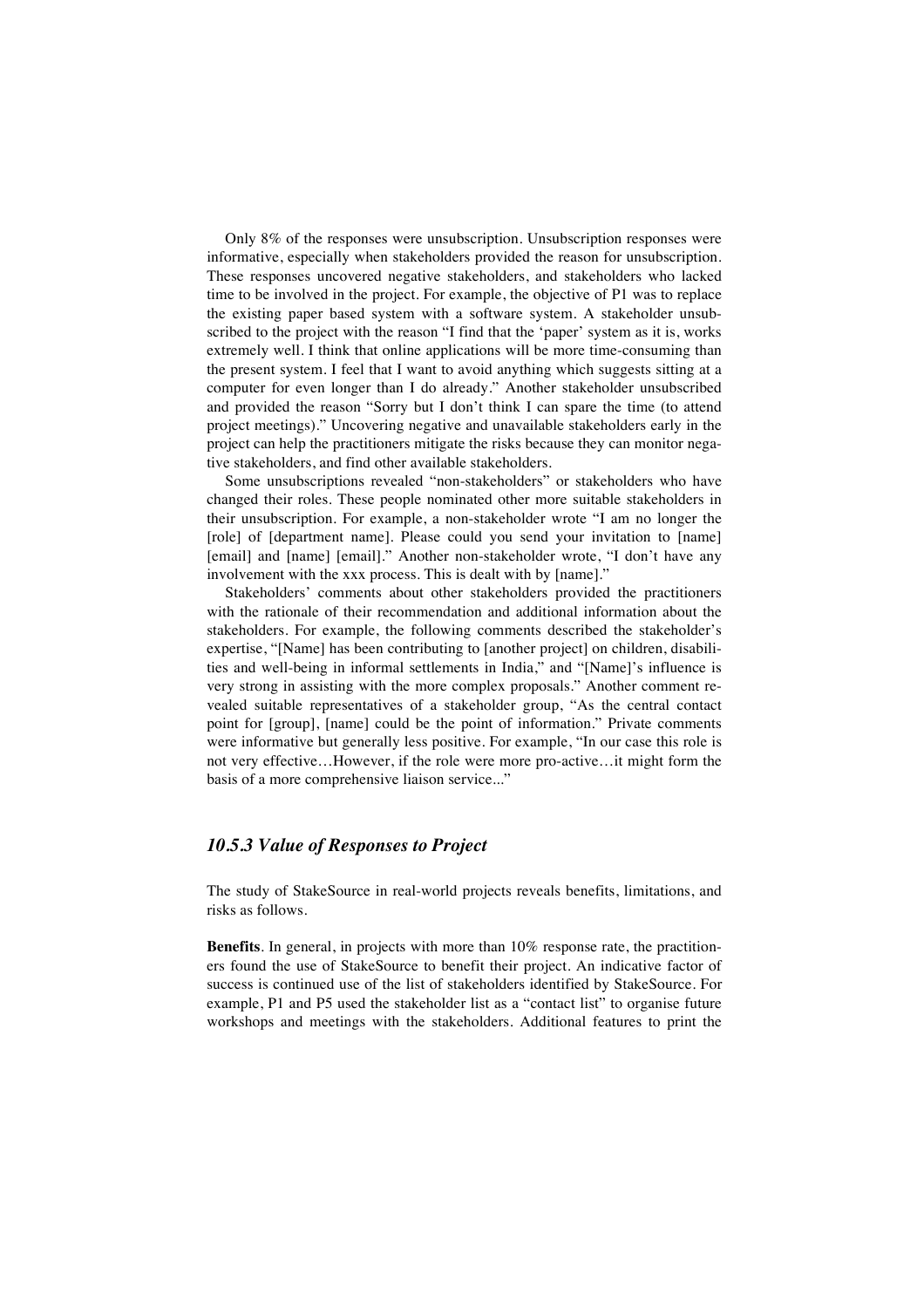network diagram and export stakeholder list were requested by 3 projects for visualisation and reporting purposes.

The practitioners found the network diagram and the stakeholder list to be useful. According to the practitioners for P1, "StakeSource identified some unexpected stakeholders, and the stakeholder network highlighted the need for communication among clusters of stakeholders for the project to be successful." According to the practitioner for P2, "The experts identified by StakeSource were already involved in the project or haven't been involved anyway. One exception was [name]. He came to meetings after StakeSource identified him. And since then, he has been absolutely invaluable." Practitioner for P7 also compared the importance of stakeholders reported by StakeSource with his own perception. The ratings that did not agree were double-checked and the comparison helped the practitioner view the priorities from the stakeholders' perspective. For P8, StakeSource identified relationships between stakeholders, which the practitioner were unaware of. According to the practitioner, "In a sense it makes us aware of relationships we don't recognise. However, it is not good to accept the results as they are, because some indirect relationships are presented as direct relationships, and some present relationships are lacking. For example, there is no link between NASA and the person who is responsible for collaboration with NASA." The practitioner continued to use StakeSource in the project. He explains, "if you accumulate information, trustfulness of the relationships will be improved. Then it is useful to catch the overall picture of the project."

Interviews revealed that the practitioners were keen to use StakeSource, as the tool was simple to use requiring little time and training from both the practitioners and stakeholders. In addition, the practitioners understand how and why the social networking concept works in the context. Most projects took two hours or less for the practitioners to set up on StakeSource. The practitioner for P1 regarded the automated elicitation of stakeholder information as a significant timesaving and reported that she had, in a previous project, spent weeks to manually compile a list of stakeholders of a similar size. According to four practitioners, the majority of time was spent customising the email, as the content of the email is crucial to encourage the stakeholders' response.

The usefulness of StakeSource was also reflected in the practitioners intention of using the tool in future projects, and their recommendation of the tool to their colleagues. In the interviews, 8 practitioners mentioned the use of StakeSource for future projects, and 2 projects were already in progress. In addition, 5 practitioners recommended StakeSource to their colleagues (Table 10.2). Some recommendations are learnt from the interviews. For example, a practitioner mentioned, "I showed this tool to xxx, his xxx project starts soon", another asked, "How long will this tool be available for? My managers may want to use it." Others are learnt from enquires by the practitioner. For example, enquiries from a defence organisation revealed that practitioner in P9 recommended the tool to them.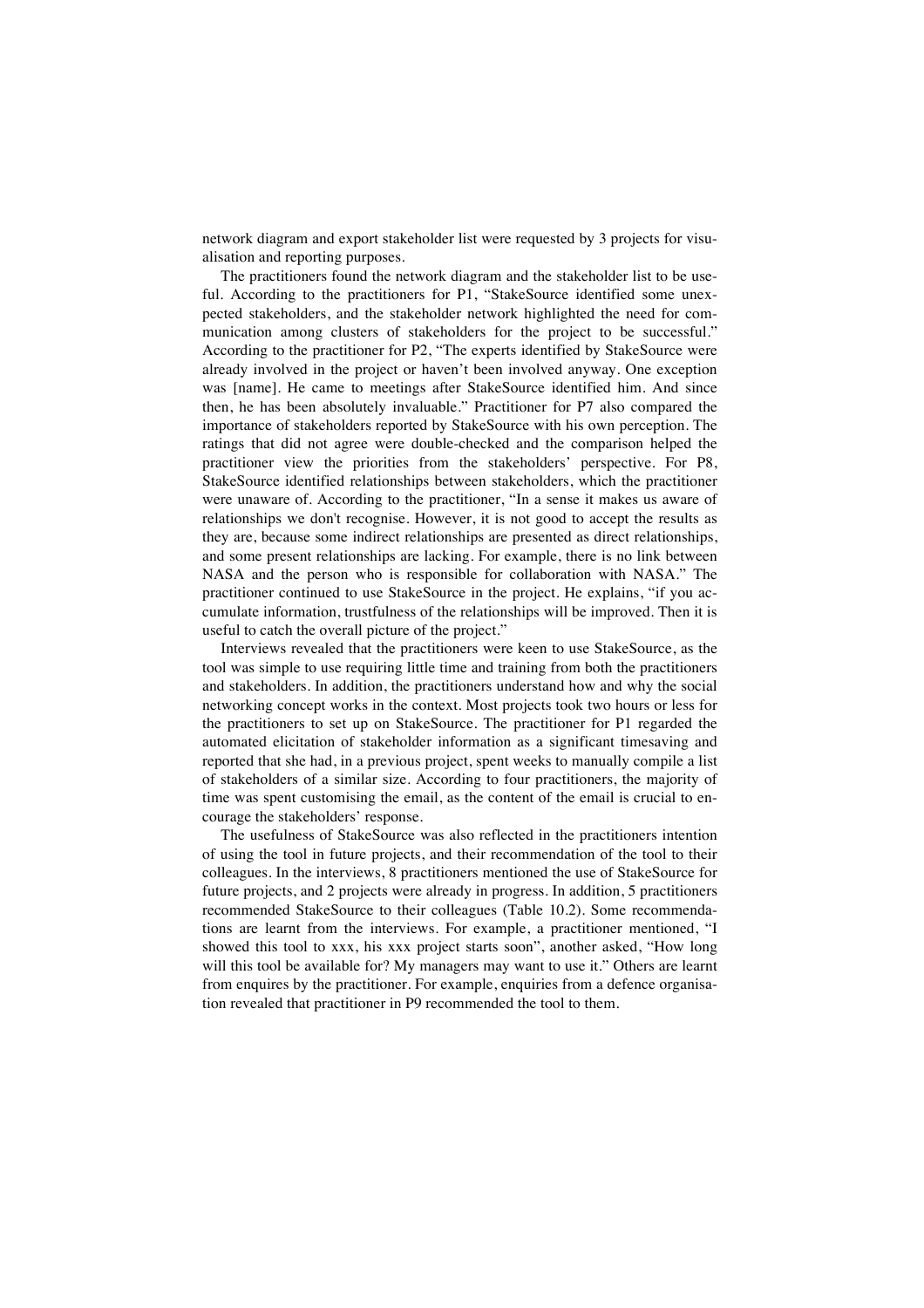Finally, as reported in the previous section, StakeSource enables stakeholders to voice their opinions early in the project. As a result, it detected nonstakeholders, positive and negative stakeholders at the start of the project.

**Limitations**. As StakeSource automatically elicits information from stakeholders, its use is limited in projects where stakeholders are not incentivised to contribute [16]. Although manual approaches are time consuming for the practitioners, the presence of the practitioners can encourage reluctant stakeholders to provide information [10]. In addition, collaborative software applications such as StakeSource provide different levels of benefit to different stakeholders [16], hence those who do not see the benefit in contributing would be less inclined to contribute, especially when the elicitation is done by an automated tool.

The usefulness of StakeSource's output was dependent on number of stakeholder responses. In projects with higher response rate and higher number of recommendations per stakeholder, StakeSource's output was deemed to be more useful to the practitioners. The practitioners in projects with less than 10% response rate were disappointed with the information elicited by StakeSource. As commented by the practitioner in P3 with only 1 recommendation, "it (StakeSource) didn't do much, did it?"

A practitioner posed a broader concern. If an organisation uses StakeSource for many projects, some individuals may receive an increasing number of emails asking for recommendations in various projects, which will start to take time to complete. Eventually, these individuals may start to ignore recommendation requests.

**Risks**. The automatic contact of stakeholders was not always favourable to the practitioners. In addition, although StakeSource is open and inclusive, many projects have private information that should not be shared with all stakeholders. In one of the projects, stakeholders recommended potential vendors that were bidding for the project. As the vendors were recommended, StakeSource automatically invited them to make recommendations, and provided them with access to all the stakeholders in the network. This threatened to lead to an unfair bidding process. The practitioners reported, "We deleted potential vendors from the list – they should not be able to see internal stakeholder information. Can we 'approve' the stakeholders before they receive the invitation?" Other practitioners who expressed interest in StakeSource highlighted similar privacy issues. For example, a practitioner from the defence domain requested a feature to restrain StakeSource to only send emails within their organisation. Another requested for StakeSource to allow private objectives with a classified list of stakeholders and information that are only available to certain stakeholders.

According to a practitioner, mistakes are more open using the crowdsourcing technique in StakeSource. If the project is not interesting and there is no response, everyone knows about it. The same goes for mistakes in the invitation email. The practitioner was referring to an incident where a bug in StakeSource caused it to send garble html emails to the stakeholders. In addition, if practitioners continu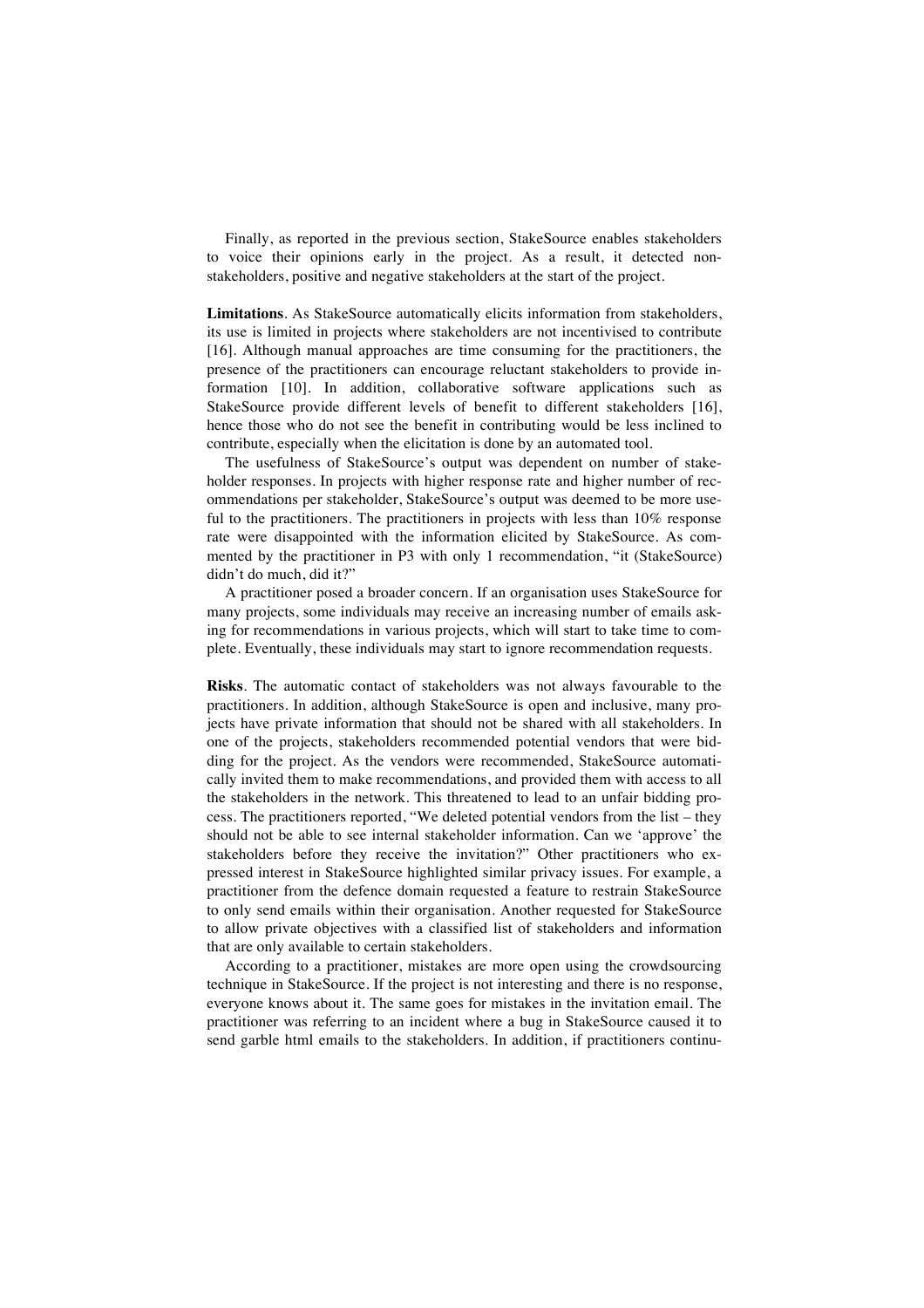ously ignore the information provided by stakeholders, then the stakeholders may stop contributing in future projects.

# *10.5.4 Factors that Influence Stakeholder Engagement*

The application of StakeSource to multiple projects highlighted the following factors that influence the stakeholders' engagement. (Some factors are common in requirements elicitation regardless of the technology.) We conclude our discussion with a description of these factors.

**Factor 1. Number of stakeholders and location**. The automated crowdsourcing in StakeSource works best when there are many users. If there are only a few stakeholders and they are co-located, all stakeholders can communicate without needing to use StakeSource. For instance, in P9, informal recommendations were already in progress. In P4 and P6, there were too few stakeholders (2-3) to start the snowballing process. Projects with higher response rate have more stakeholders, and the stakeholders are not available at the same time, in different departments, or in distributed locations.

**Factor 2. Stake and benefit**. Stakeholders are more likely to respond when they have more stake in the project, or when there is direct benefit associated with their response. For example, in P2, experts were more motivated to provide their expertise description, than to recommend other experts. Although the response rate was high, the majority of responses were description about the person's expertise in the field, rather than recommendations of other experts. Providing their expertise could get them involved in the project but recommending other experts may meant the other experts would obtain the funding. This observation was confirmed by the practitioner, "The context is very important for StakeSource to work: stakeholders must be incentivised to make recommendations. In this project, most respondents may have been more incentivised to provide their expertise than recommend other experts." In P3, the random people in the organisation have very low stake in the project. As such, they may know parties interested in the project, but did not recommend due to lack of benefit for them to do so.

In all projects, the practitioners customised the email that stakeholders will receive, in order to motivate the stakeholders to make recommendations. For example, in P1, the email started with "This project will affect you." In P5, the practitioners realised that recommendations were unlikely to benefit the recommender, hence started their email with "Help! We need your input into…"

**Factor 3. Culture**. Culture and social conventions affected the stakeholders' recommendations, which in turn influenced the effectiveness of StakeSource. Interviews revealed that the stakeholders in P8 (Japanese project) were polite and more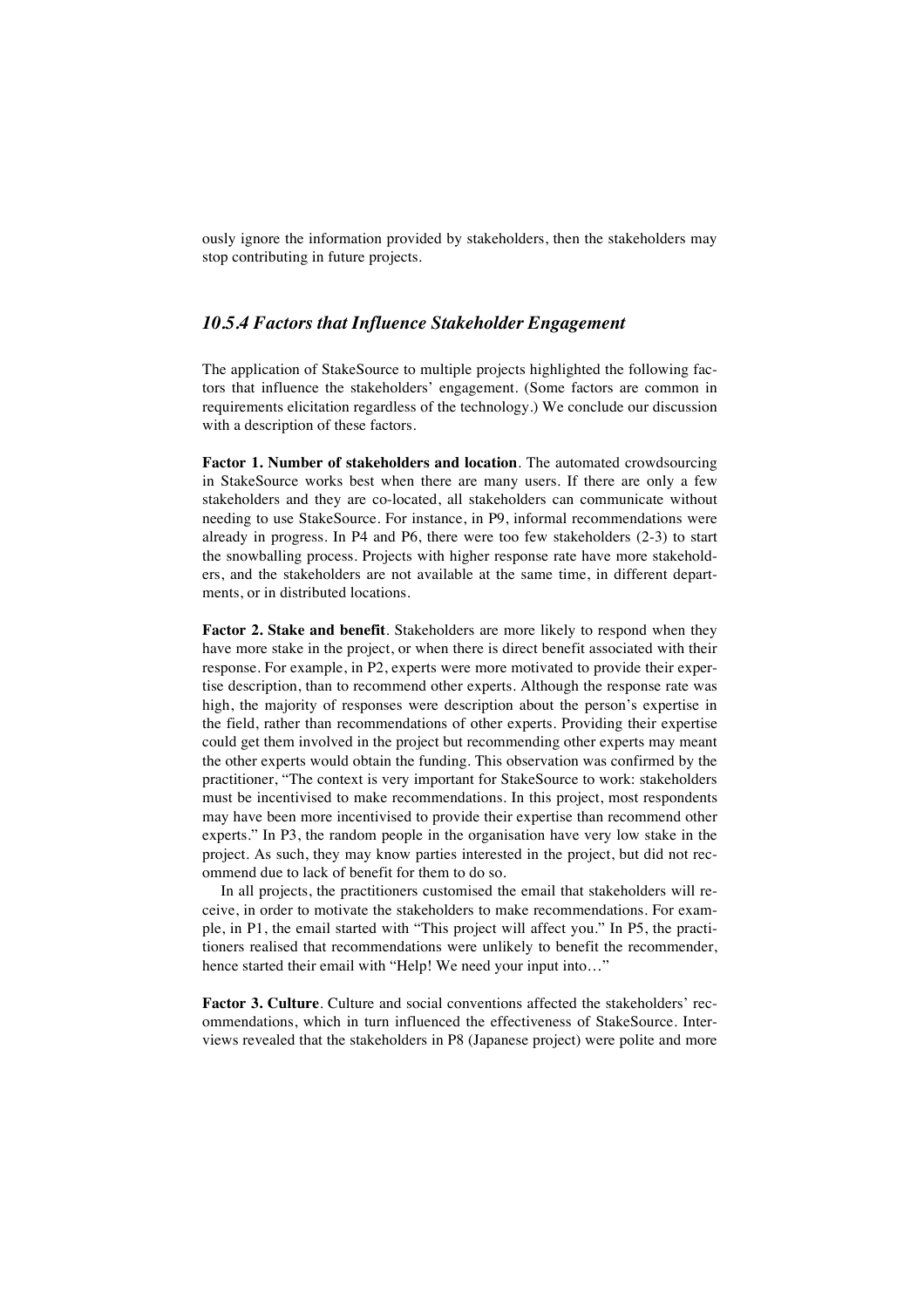private. The stakeholders were aware that their recommendations were not anonymous as the invitation email from StakeSource reveals the recommenders' identity. Hence, they only recommended stakeholders that they were familiar and interacted with, as they do not want to "disturb important people." As a result, stakeholders with higher positions in the organisation hierarchy were not recommended and hence omitted in the stakeholder list, although they were crucial to the project. For example, the Director was not recommended, but was responsible to promote the project and make budget decisions. The stakeholders might be more "free in their recommendations" had they been anonymous.

In addition, stakeholders in P8 only provided private comments, even when their comments were positive. Two stakeholders from different projects (one UK project and one Japanese project) provided the same comment about not remembering the exact details of the stakeholder they recommended. But the stakeholder in the UK project put the comment as public, while the stakeholder in the Japanese project put the comment as private.

P8 was also the only real-world project with a connected stakeholder network (Fig. 10.3). A social network is connected when there are no disconnected components. This indicates that the stakeholders who were involved in P8 were aware of one another. All the other real-world projects had disconnected components. For example, P5 had four disconnected components (Fig. 10.3). This finding is contrary to the assumption in the previous work that the stakeholder network is connected [10]. Interviews revealed that stakeholders in disconnected components are responsible for different subsystems or work for different departments.

**Factor 4. Availability**. StakeSource promises to automatically elicit information from stakeholders even when they are not physically present. Nevertheless, the stakeholders' response depended on their availability when the invitation email was received. If they were away or on holiday, they tended not to respond despite having access to the Internet. For example, P1 had a tight schedule to complete stakeholder analysis by  $15<sup>th</sup>$  Jan. The response rate was skewed by the time and duration StakeSource was used. According to the practitioners, "it was the time of year where people were particularly busy. We were warned to do it another time, but we had no choice as the meetings started in January." The duration given for stakeholders to make recommendations was just two weeks, excluding the Christmas break. Many stakeholders were on holiday during the recommendation period. According to the practitioners, "There is never a quiet time especially for large projects involving many departments or organisations because different departments have their own busy time. Project managers need to be cautious about the best time to run StakeSource to increase the number of recommendations."

In most projects, reminder emails were used by the practitioners a week after the initial email was sent, to remind stakeholders to respond. The reminder emails were able to encourage more stakeholders to respond. In addition, interviews with some stakeholders revealed that they did not respond because they were waiting for someone else to do it.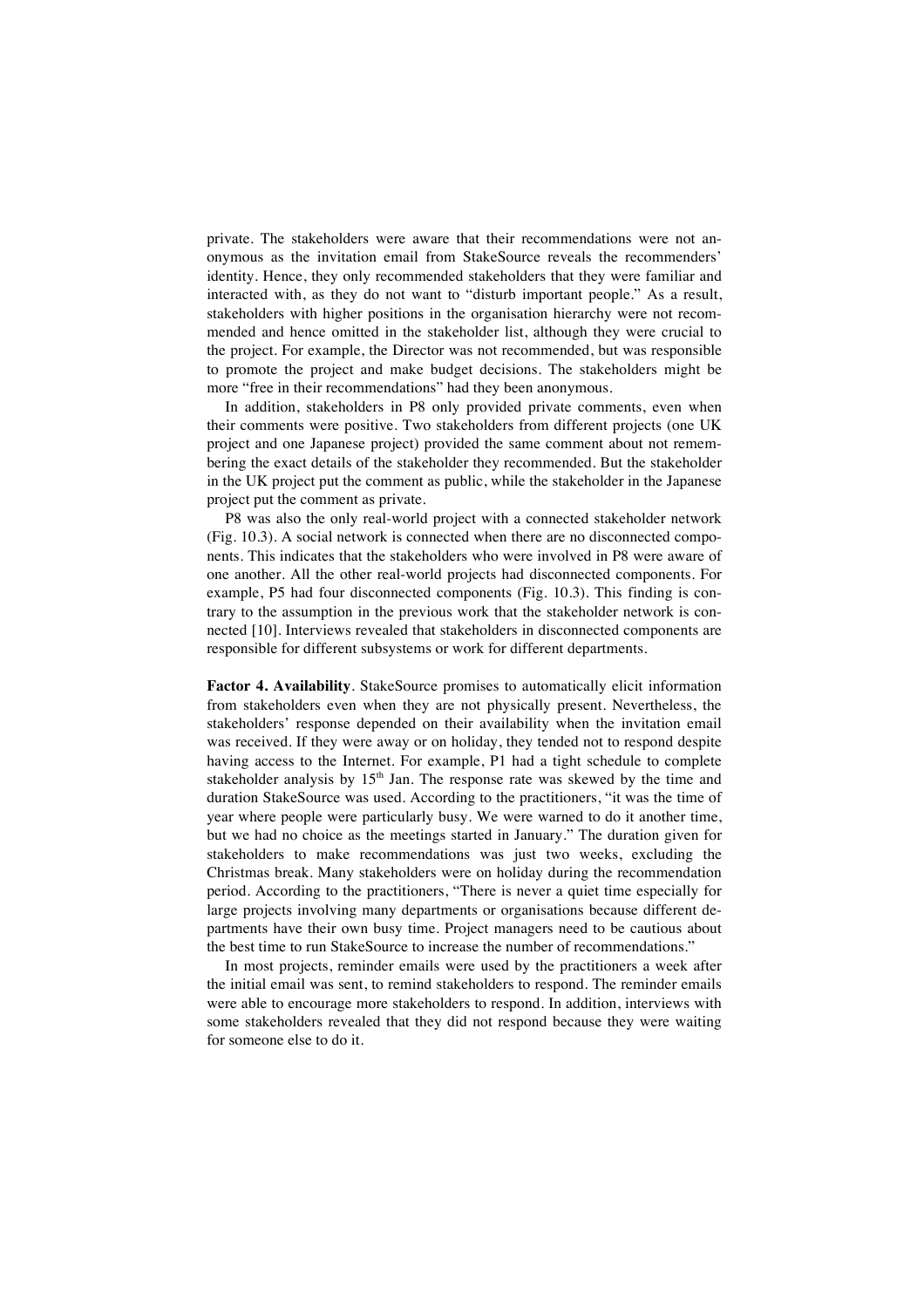**Factor 5. Clarity of instructions.** The content and clarity of the project description and the invitation email is crucial to encourage response. This finding is consistent with existing literature for manual requirements elicitation approaches [25]. But because StakeSource is web-based, the importance of the clarity of instructions is increased, as the practitioners are not available to clarify or explain their intentions. In some projects, lack of response came from the stakeholders not knowing what the practitioner was looking for. For example, P5 initially received low response. The practitioner contacted some stakeholders asking if the lack of response was due to the tool being difficult to use. The stakeholders responded that they know how to use the tool, but the email description was vague and they did not understand what the project manager was looking for, hence did not make recommendations. Once the email description was clarified, the stakeholders made their recommendations.



**Fig. 10.3. Social networks of stakeholders. Names are blurred for reasons of privacy.**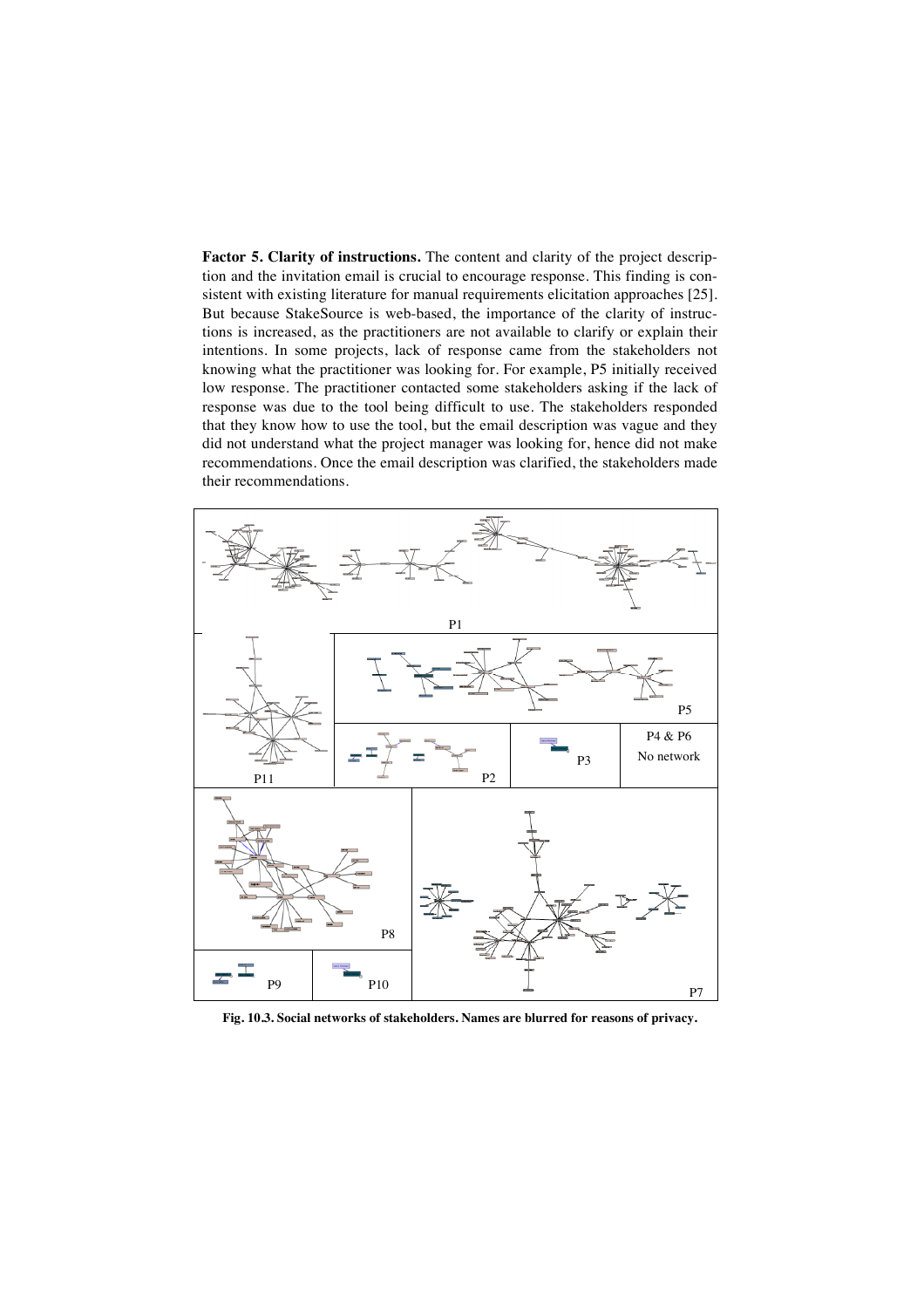**Factor 6. Politics**. Politics and conflicts of interest can affect the success of collaborative software applications, StakeSource or not [16, 26]. For StakeSource, political issues affected the recommendations stakeholders made and whether they made recommendations at all. In some projects, none of the stakeholders from higher-level management made recommendations, despite being influential stakeholders. A practitioner explained, "Although StakeSource is open and inclusive, some stakeholders are not. They may refrain from recommending a stakeholder to exclude their involvement in the project." Another practitioner mentioned, "They (the stakeholders) know who the other stakeholders are, but they want us to find it out ourselves." These stakeholders refuse to be engaged as their input benefits the practitioner but brings little benefit to themselves.

The practitioners also mentioned that some stakeholders are reluctant to respond to an automated tool. For these stakeholders, manual approaches using phone calls or face-to-face interviews may still be required to elicit responses. In addition, the recommendations can be biased. Some stakeholders may recommend people who are important to them in their work, regardless of whether these people will be useful for the project. Others may choose not to recommend rather than to omit recommending a stakeholder who is important to them.

#### **10.6 Threats to Validity**

This study is based on ten real-world projects that have used StakeSource during the first year of its deployment. Due to the variation in project size, location, and application area, there must be some caution generalising the lessons learnt to other projects. For example, cultural effects on recommendations were observed in one project P8. As more practitioners use StakeSource in their projects, additional studies should be conducted to gain further insights, and the factors that influence stakeholder engagement can be studied in more detail.

In this work, the quality of the stakeholder list returned by StakeSource was evaluated qualitatively by interviewing the practitioners. Future work should follow up with the projects when they have completed, to compare the list of stakeholders identified by StakeSource against the actual list of stakeholders in the project in terms of their pertinence. Future work should also conduct more in-depth analysis of the findings, such as analysing the relationship between project size and effectiveness of StakeSource, the effect of using StakeSource on the quality of the final product, and the properties of the different stakeholder networks.

Finally, the authors of this paper were involved in the development and deployment of StakeSource. Due to social niceties, the practitioners' feedback on StakeSource may be positively biased. Nevertheless, these practitioners have little incentive to make socially desirable remarks, and they have been quite frank (e.g., the practitioner in P3 said that StakeSource did not do much). In addition, it was made clear to the practitioners and stakeholders that the main objective of their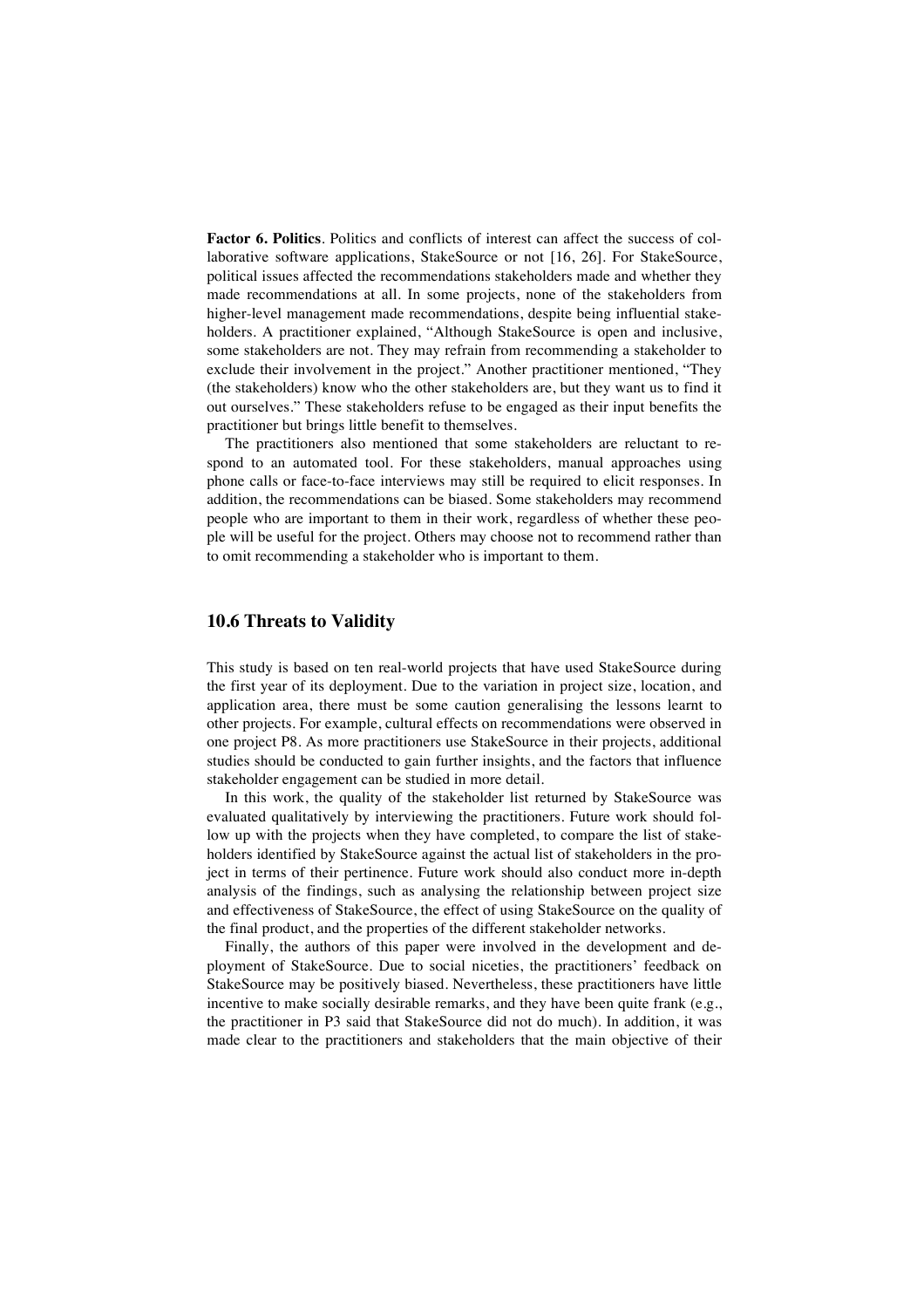feedback was to improve the work. Also, their interview comments were corroborated with quantitative data and evidence. For example, we considered a practitioner X to have recommended StakeSource to practitioner Y only if practitioner Y enquired about or adopted StakeSource.

#### **10.7 Conclusions**

Web 2.0 collaborative tools such as StakeSource are likely to play an increasingly important role in supporting requirements elicitation, especially for emerging forms of development such as distributed development.

This paper reports our experiences of and lessons learnt from the use of StakeSource in ten real-world projects. We learnt that the effectiveness of StakeSource in semi-automating stakeholder analysis is dependent on the stakeholders' engagement. In projects with large number of stakeholders who are motivated to contribute, StakeSource was able to elicit useful stakeholder information with little support from the practitioners. For example, StakeSource was able to uncover missing stakeholders, negative stakeholders, and the stakeholders' opinion about other stakeholders at the start of the project. Yet, it failed to elicit information when stakeholders were not incentivised enough to contribute. The main factors that influence stakeholder engagement via StakeSource include the number of stakeholders and their location, the stakeholders' motivation to be engaged and their stake in the project. The stakeholders' culture, availability, clarity of instructions from the practitioners, and politics in the organisation also affect stakeholder engagement.

Stakeholder engagement is crucial for the success of Web 2.0 collaborative tools such as StakeSource. Future work should address the critical issue of incentives to increase stakeholder response.

**Acknowledgments** We thank the SEGAL and CHISEL research groups at University of Victoria, Peggy Storey, and Peter Bentley for their feedback on the work, and the practitioners and stakeholders for their feedback on StakeSource.

#### **References**

- 1. Nuseibeh, B., Easterbrook, S.: Requirements engineering: a roadmap. In: Proc. of the Conf. on the Future of Soft. Eng., pp. 35 - 46 (2000)
- 2. Sharp, H., Galal, G.H., Finkelstein, A.: Stakeholder identification in the requirements engineering process. In: Proc. of the Database & Expert System Applications Workshop (DEXA), pp. 387–391 (1999)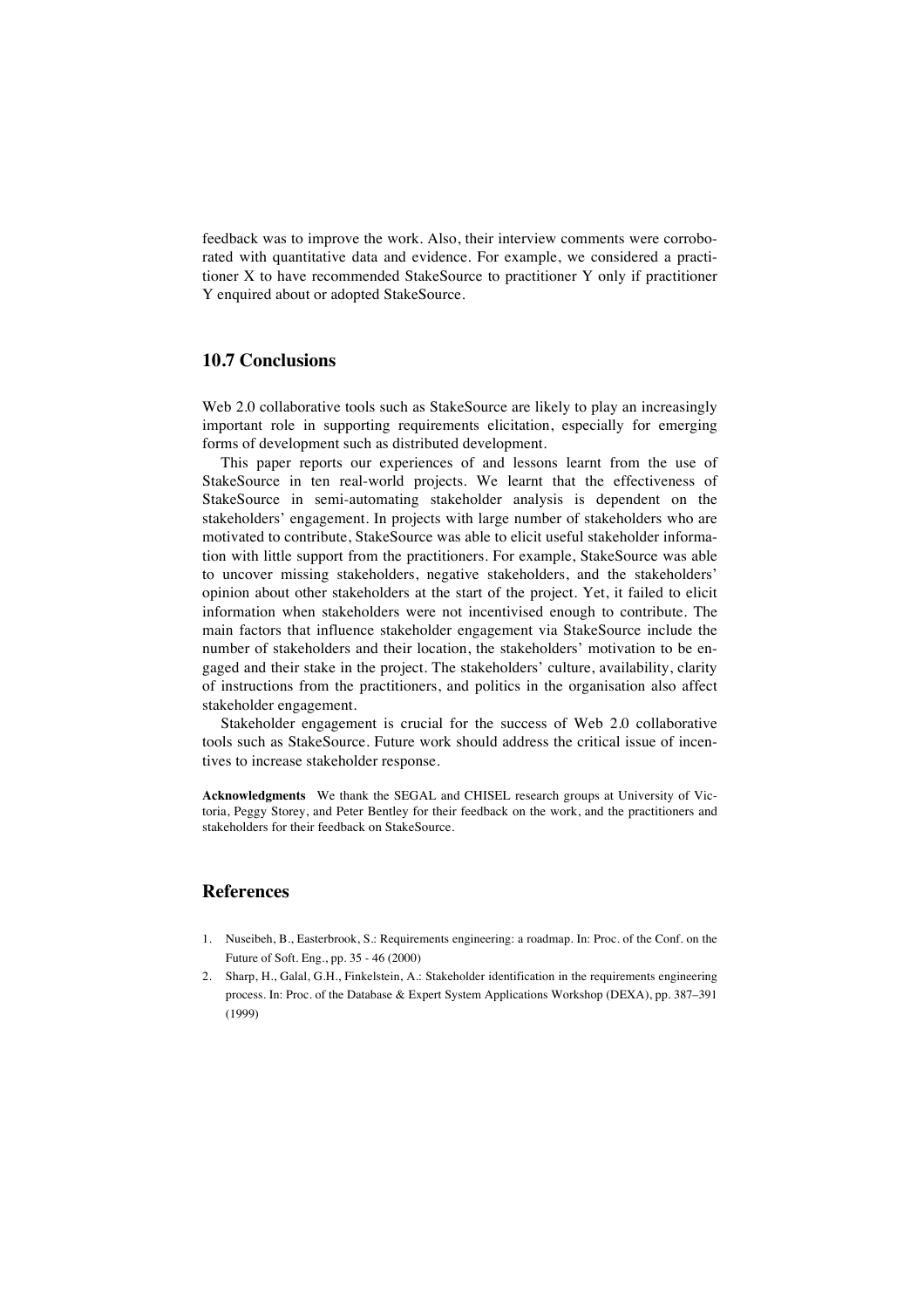- 3. Zave, P.: Classification of research efforts in requirements engineering. ACM Computing Surveys 29, 315-321 (1997)
- 4. Macaulay, L.: Requirements engineering. Springer Verlag (1996)
- 5. Maiden, N., Ncube, C., Robertson, S.: Can requirements be creative? experiences with an enhanced air space management system. In: Proc. of the 29th Int. Conf. on Soft. Eng. (ICSE), pp. 632-641 (2007)
- 6. Gottesdiener, E.: Requirements by collaboration: workshops for defining needs. Addison-Wesley Longman Publishing (2002)
- 7. Gause, D.C., Weinberg, G.M.: Exploring Requirements: Quality Before Design. Dorset House Publishing Company, Inc. (1989)
- 8. Alexander, I.: A taxonomy of stakeholders: human roles in system development. International Journal of Technology and Human Interaction 1, 23-59 (2005)
- 9. Lim, S.L.: Social Networks and Collaborative Filtering for Large-Scale Requirements Elicitation. University of New South Wales, Australia. PhD Thesis (2010)
- 10. Lim, S.L., Quercia, D., Finkelstein, A.: StakeNet: using social networks to analyse the stakeholders of large-scale software projects. In: Proc. of the 32nd Int. Conf. on Soft. Eng. (ICSE) -Vol. 1, pp. 295-304 (2010)
- 11. Lim, S.L., Quercia, D., Finkelstein, A.: StakeSource: harnessing the power of crowdsourcing and social networks in stakeholder analysis. In: Proc. of the 32nd IEEE Int. Conf. on Soft. Eng. (ICSE) -Vol. 2, pp. 239-242 (2010)
- 12. Cleland-Huang, J., Mobasher, B.: Using data mining and recommender systems to scale up the requirements process. In: Proc. of the 2nd Int. Workshop on Ultra-Large-Scale Software-Intensive Systems, pp. 3-6 (2008)
- 13. Serrano, N., Torres, J.M.: Web 2.0 for Practitioners. IEEE Software 27, 11-15 (2010)
- 14. Damian, D.: Stakeholders in global requirements engineering: Lessons learned from practice. IEEE Software 24, 21-27 (2007)
- 15. Storey, M., Treude, C., van Deursen, A., Cheng, L.: The Impact of Social Media on Software Engineering Practices and Tools. In: FSE/SDP Workshop on the Future of Software Engineering Research, (2010)
- 16. Grudin, J.: Groupware and social dynamics: eight challenges for developers. Communications of the ACM 37, 92-105 (1994)
- 17. Oreilly, T.: What is Web 2.0: Design patterns and business models for the next generation of software. (2007)
- 18. Pouloudi, A., Whitley, E.A.: Stakeholder identification in inter-organizational systems: gaining insights for drug use management systems. European Journal of Information Systems 6, 1-14 (1997)
- 19. Cheng, B.H.C., Atlee, J.M.: Research directions in requirements engineering. In: Proc. of the Conf. on the Future of Soft. Eng., pp. 285-303 (2007)
- 20. Alexander, I., Robertson, S.: Understanding project sociology by modeling stakeholders. IEEE Software 21, 23-27 (2004)
- 21. Scott, J.: Social Network Analysis: A Handbook. Sage (2000)
- 22. Lindlof, T.R., Taylor, B.C.: Qualitative Communication Research Methods. Sage (2002)
- 23. Deutskens, E., De Ruyter, K., Wetzels, M., Oosterveld, P.: Response rate and response quality of internet-based surveys: an experimental study. Marketing Letters 15, 21-36 (2004)